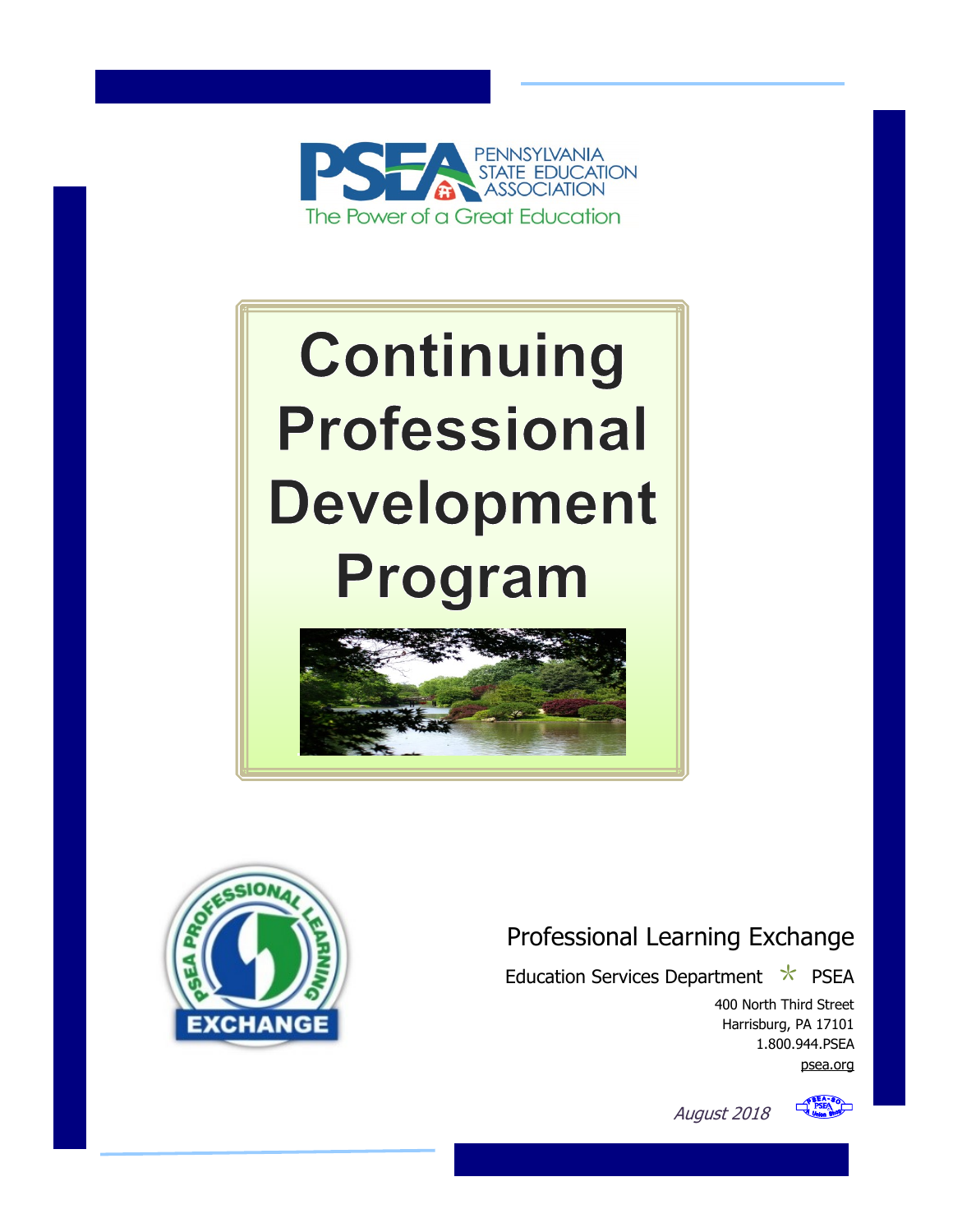## **Listing of Courses**

PSEA is dedicated to assisting its members in all aspects of their careers including their standard of living, their work environment and their professional growth and development. The Professional Learning Exchange presents multiple opportunities for members to seek their personal best in their work. Ultimately it is the individual's responsibility to determine their professional needs and to engage in those activities that maximize their professional effectiveness. The standards that members apply to their performance reflect the commitment they have for their profession.

One of PSEA's Strategic Priorities is Quality Education. "PSEA will provide quality educational services, advocate for all students to have access to effective learning environments and advance pro-public education policies." PSEA strives to achieve this goal with the Continuing Professional Development (Act 48) Program - The Professional Learning Exchange.

Act 48 was enacted on July 1, 2000, and mandates that all PA educators have continuing professional education. PSEA's continuing professional development program, known as the Professional Learning Exchange, offers workshops approved for Act 48 activity hours. Approved faculty consists of PSEA staff, and in some cases, selected PSEA members.

Most workshops are available weekdays, evenings and weekends. Contact the Education Services Department for assistance at 800-944-7732 or you can contact the presenter directly in the region office. Please provide the workshop title, date, location and an approximate number of participants. The minimum session size is fifteen (15) unless otherwise noted. Flexibility is given with the presenter's permission. There is no cost for the sessions.

Additional trainings may be available throughout the year. Check PSEA's website for more information.

The Professional Learning Exchange's Continuing Professional Development Program will be updated in January and August.

> Look for the icon which indicates that the course is new since August 2017.

> > *and*

Look for this icon  $\mathbb{X}$  which indicates that the course will be especially helpful for new teachers.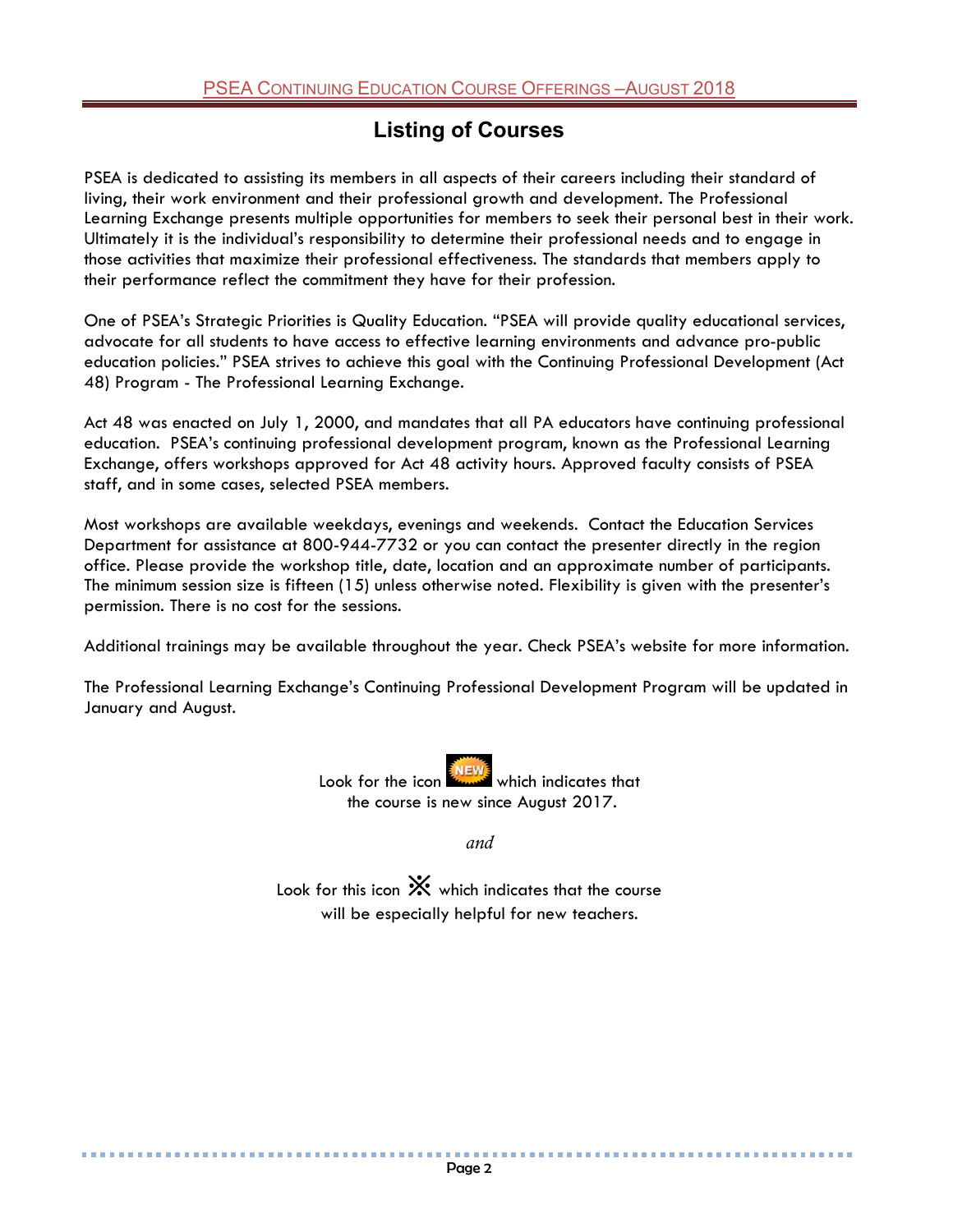Each course is labeled to help form an easy understanding of the course length, audience, and topic area.

Look for color coded labels to show which courses are eligible for Act 48 (marked with an EA) or Chapter 14 (marked with an **ESP**) hours. Courses are also marked if PSEA believes they may be particularly useful for Student PSEA members or for PSEA early career educator members.

To submit Act 48 hours to PDE, PSEA members must provide their PPID number to PSEA. Act 48 hours will be reported to the Department of Education at least every 30 days. Paraprofessional members are encouraged to seek prior approval of the session from your employer to ensure that it qualifies for the 20-hour requirement in their school district. Employers have the final say on which trainings they will accept for Chapter 14 credit. Upon completion, you will receive a certificate that you can submit to your employer. ESP members need to be connected to a printer to print the certificate documenting participation.

Additional color codes display whether courses are available online or on-site. Online courses are provided for members 24 hours a day on the internet. Online courses also may be available via videoconference or webinar technology.

Finally, each course is color coded to designate learning goals related to one or more topic areas:

- Art and Science of Teaching
- **Education Policy**
- Culture and Climate of School
- Educator Working Conditions.

................................

Act 48 credit hours will be uploaded to the PA Dept. of Education at least every 30 days.

Each online course includes a test at the end to complete to verify attendance for one person. Failure to complete the test will result in an incomplete and no action to report completion of the professional learning course will be taken by PSEA. The online system is not set up to document group staff development. If you are interested in using an online course for group staff development, please contact PSEA's Education Services Department.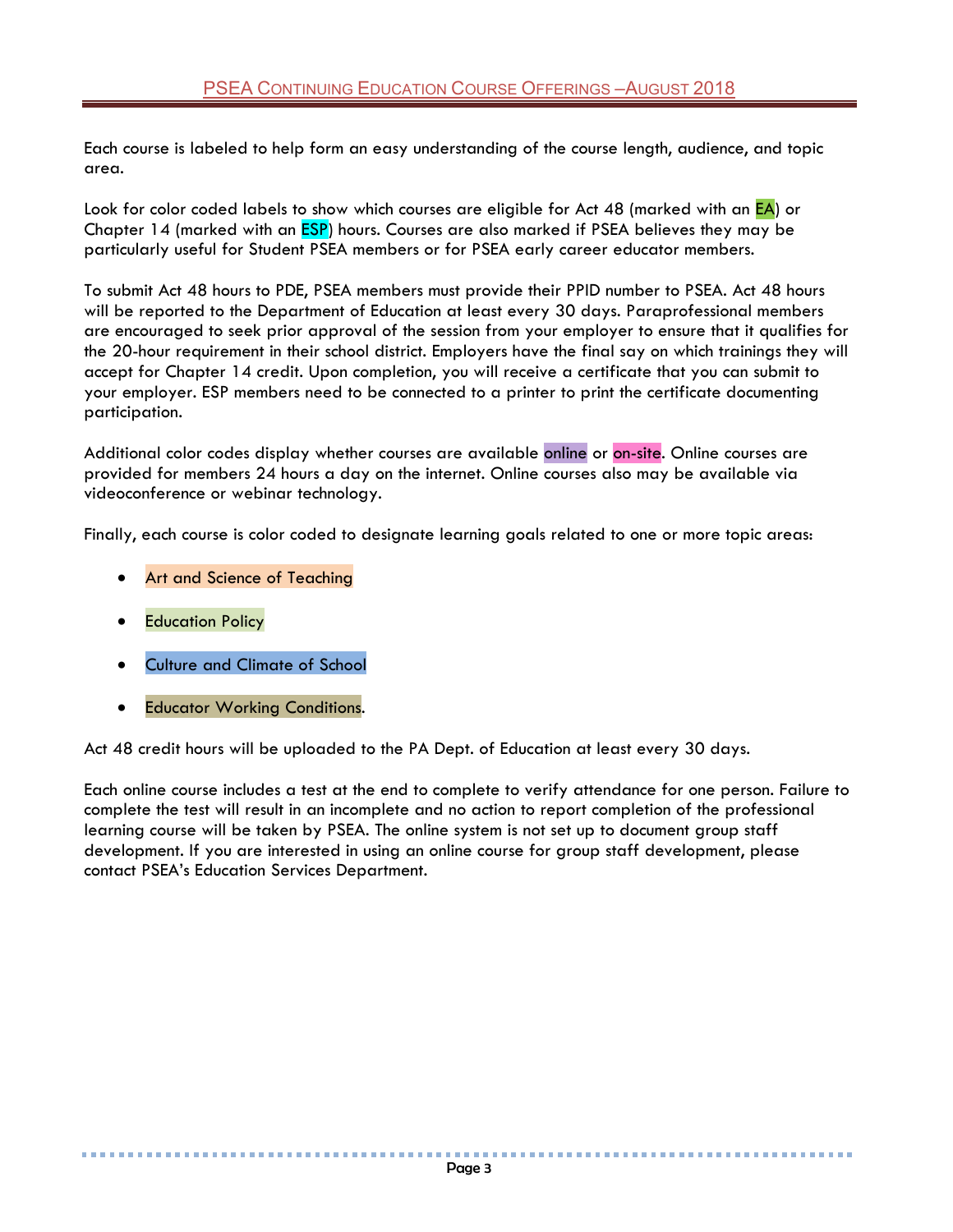| Course<br><b>Number</b><br>and<br><b>Audience</b> |                                              |                                                   | <b>Course Title</b>                                                                                                                                                                                                                                                                                                                                                                                                                                  |                         | <b>Delivery</b><br><b>Options</b> | <b>Hours</b> |
|---------------------------------------------------|----------------------------------------------|---------------------------------------------------|------------------------------------------------------------------------------------------------------------------------------------------------------------------------------------------------------------------------------------------------------------------------------------------------------------------------------------------------------------------------------------------------------------------------------------------------------|-------------------------|-----------------------------------|--------------|
| 109                                               |                                              |                                                   | Everything You Think You Don't Know About Sexual Harassment                                                                                                                                                                                                                                                                                                                                                                                          |                         |                                   | 3            |
| EA                                                |                                              | negative impact of sexual harassment on students. | This program serves to prevent participants from being caught off-guard and ending up<br>on the wrong side of a sexual harassment lawsuit. Many times individuals are unaware of<br>what the law really states. The program provides legal background on the issue, breaks<br>myths under which school employees and students may be functioning and identifies the                                                                                  |                         | Onsite                            |              |
|                                                   | <b>Topic Areas:</b>                          |                                                   | <b>Culture and</b>                                                                                                                                                                                                                                                                                                                                                                                                                                   | <b>Educator Working</b> |                                   |              |
|                                                   |                                              |                                                   | <b>Climate of School</b>                                                                                                                                                                                                                                                                                                                                                                                                                             | <b>Conditions</b>       |                                   |              |
| 206                                               | Casti, Robert<br>the Research Tell Us Works? |                                                   | Region or contact person: CW<br><b>Effective Classroom Management for Today's Teacher: What Does</b>                                                                                                                                                                                                                                                                                                                                                 |                         | <b>Onsite</b>                     | $1 - 2$      |
| <b>EA</b>                                         |                                              |                                                   | This contemporary session is for both elementary and secondary teachers and it<br>introduces participants to Harry Wong's work on classroom "procedures" and Robert                                                                                                                                                                                                                                                                                  |                         | Online                            |              |
| <b>Student</b>                                    |                                              |                                                   | Marzano's work on the most effective research-based classroom management strategies.                                                                                                                                                                                                                                                                                                                                                                 |                         |                                   |              |
| ፠                                                 | their own classroom.                         |                                                   | It encourages educators to examine and reflect upon their own practices in terms of the<br>Marzano's descriptions and categories. Participants will walk away with an enhanced<br>understanding of where their own practice is strongest, learn from the strategies,<br>techniques, examples of other teachers and will leave with numerous resources and<br>stratgegies to improve their own craft and technique immediately within the confines of |                         |                                   |              |
|                                                   | <b>Topic Area:</b>                           |                                                   |                                                                                                                                                                                                                                                                                                                                                                                                                                                      |                         |                                   |              |
|                                                   |                                              |                                                   | <b>Culture and</b><br><b>Climate of School</b>                                                                                                                                                                                                                                                                                                                                                                                                       |                         |                                   |              |

**Presenters**: Clayton, Chris Region or contact person: HQ Grinaway, Jeff Region or contact person: MW Smith, Julie Region or contact person: CW Smith, Robert Region or contact person: CW

## **350 Parent Engagement**

The federal government surveys parents yearly on the issue of how their school district engages them in communication and working as part of a team on behalf o their child with disabilities. This information is compiled and a pass or fail grade is given to the state. PSEA sees the value in this statewide effort and has developed a program to have members reflect and review current practices as well as consider how they can individually or as a group promote better communication and collaboration with families. This creates a win-win situation.

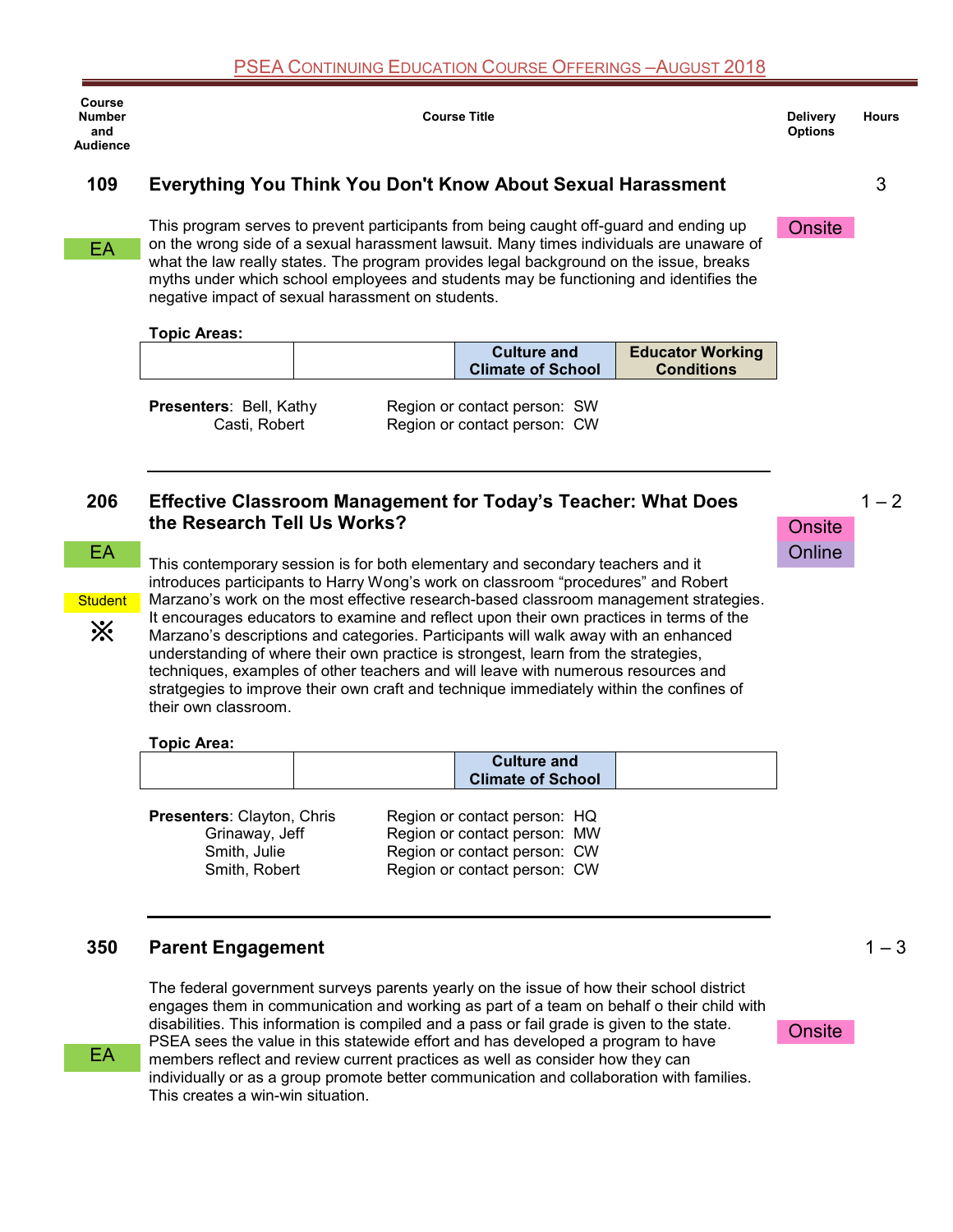## **Topic Areas:**

| <b>Art and Science</b> | <b>Culture and</b>       |  |
|------------------------|--------------------------|--|
| of Teaching            | <b>Climate of School</b> |  |

Presenters: Special Ed Board Region or Contact Person: HQ

#### **361 Service Animals**

**ESP** 

EA Find out what guidance the federal government has given us on service animals. Chline Questions on their use in school settings, requirements for training, responsibility for the animals' care, purposes, ramifications for other staff and students, and important questions educational teams should consider when service animals are brought up at IEP meetings (or service plan meetings).

#### **Topic Area:**

| <b>Education Policies</b> |  |
|---------------------------|--|
|                           |  |

**Presenters: Miller, Bernie Conline only** 

## **369 The Devil is in the Details**

Special education paperwork can be overwhelming! This session is designed for regular and special educators to review requirements in order to assemble and conduct an IEP meeting that meets regulatory requirements for compliance.

#### **Topic Area:**

|--|

**Presenter:** Petruzzi, Judith Region or contact person: HQ

## **379 Special Education - Information to Keep You Informed**



EA

EA This training covers a variety of topics from the federal principles on restraints and **Conline** seclusion and how it plays out in Pennsylvania to an Office of Civil Rights case referring to the staff's implementation of a behavior plan. Other topics being presented include bully when it turns into disability harassment and OSEP response to the question of parent permission related to FBA. This training will make you a much more informed educator in the world of special education.

#### **Topic Area:**

| <b>Education Policies</b> |  |
|---------------------------|--|
|                           |  |

**Presenters: Miller, Bernie Conline only** 

1

..........

1.5

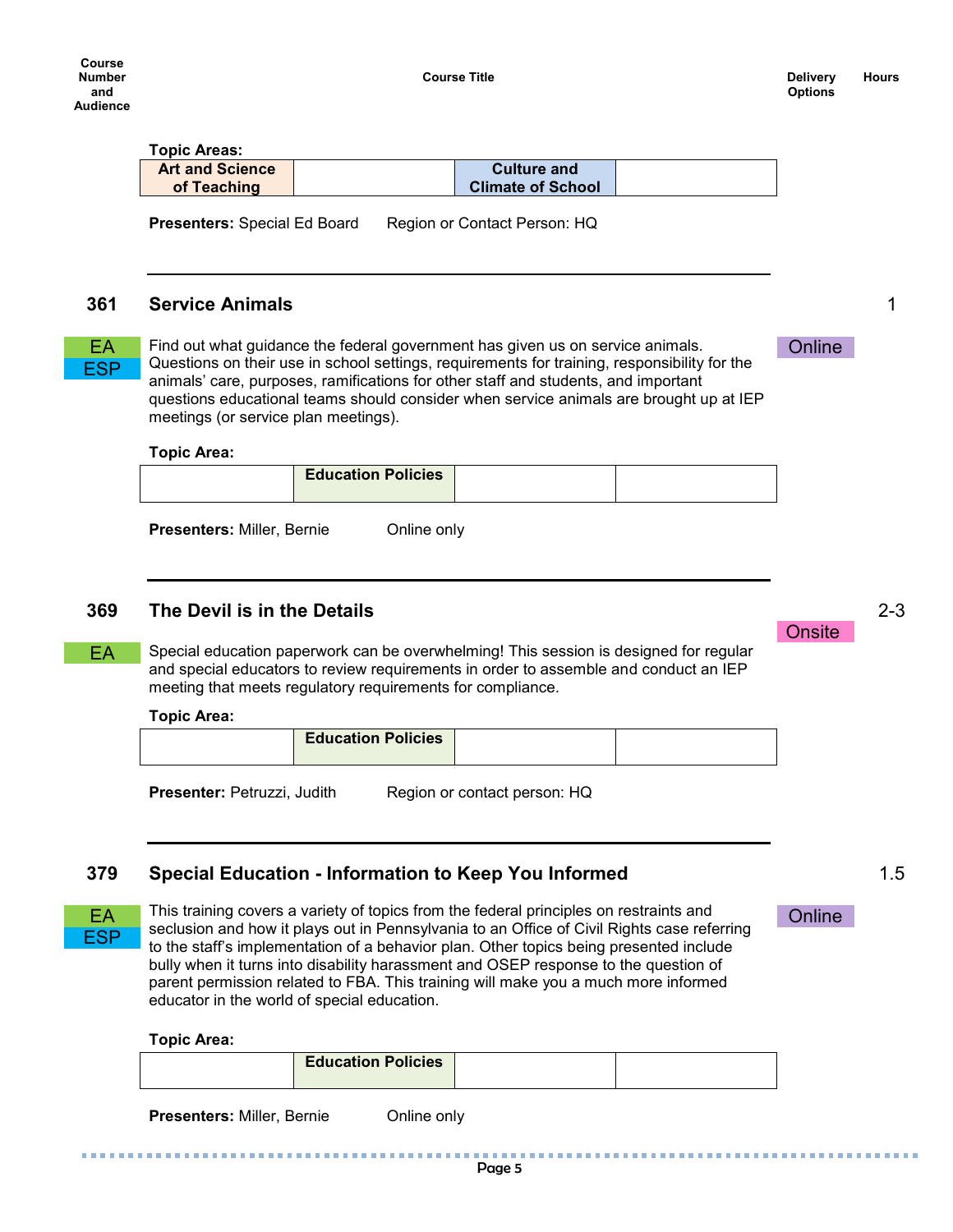#### **383 Positive Interventions**

**ESP** 

ESP

EA This course will go over strategies that are easy to implement and may make the Chline difference in student's behaviors so that they can stay engaged in their learning. Key word in the title is "Positive".

#### **Topic Areas:**

| <b>Art and Science</b> | <b>Culture and</b>       |  |
|------------------------|--------------------------|--|
| of Teaching            | <b>Climate of School</b> |  |
|                        |                          |  |

**Presenter:** Miller, Bernie **Conline only** 

## **386 Fine Tuning Community Based Instruction**

This course will review strategies, challenges and solutions related to CBI. There is a distinct difference between field trips and CBI and CBI goals and instruction ideas will be addressed. This course would be good for someone that is planning on developing CBI as part of their program or wants to reflect on their current practices. The presenter has had over 15 years of experience with community-based instruction.

#### **Topic Area:**

| <b>Art and Science</b> |  |  |
|------------------------|--|--|
| of Teaching            |  |  |

**Presenter:** Miller, Bernie **Conline only** 

#### **388 Challenging Behaviors**

This session provides an overview of resources to getting interventions right when dealing with students who demonstrate challenging behaviors. EA

#### **Topic Area:**

..............

| <b>Art and Science of</b><br>Teaching |
|---------------------------------------|
|---------------------------------------|

**Presenter:** Petruzzi, Judith Region or contact person: HQ

#### **389 Specialized Transportation: Getting Safely from Home to School and Back Again Onsite**

This course talks about eligibility for specialized transportation, obligations under the law, and strategies to meet with success.

1.5

#### **Online**

**Onsite** 

1-1.5

. . . . . .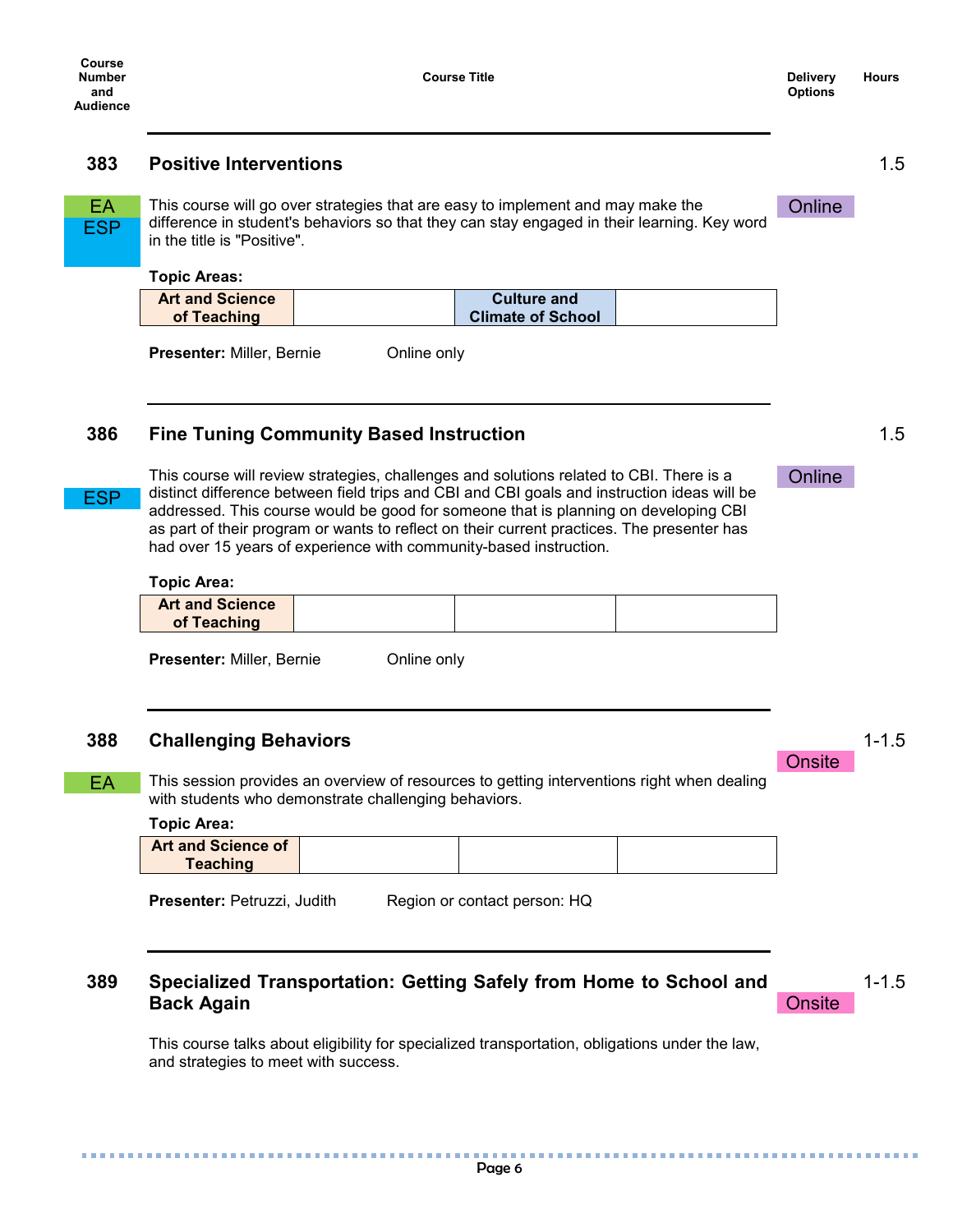**Education Policies**

**Presenter:** Petruzzi, Judith Region or contact person: HQ

## **405 Teachers and Support Staff Working Together**

EA **ESP** 

Maximum of 25 participants. In this interactive workshop, teachers and support staff will discuss the important relationship they share in the classroom. This workshop will challenge them to talk about how their personal paradigms and attitudes impact their ability to work together. Participants will be asked to consider how their communication styles impact their work in the classroom.

#### **Topic Areas:**

|                                                     |  | <b>Culture and</b><br><b>Climate of School</b>               | <b>Educator Working</b><br><b>Conditions</b> |
|-----------------------------------------------------|--|--------------------------------------------------------------|----------------------------------------------|
| <b>Presenters: Briscoe, Annie</b><br>Grinaway, Jeff |  | Region or contact person: CW<br>Region or contact person: MW |                                              |
| Harlow, Lucy                                        |  | Region or contact person: C                                  |                                              |
| Moore, Gary                                         |  | Region or contact person: C                                  |                                              |
| Moore, Terrie<br>Schachern, Corry                   |  | Region or contact person: C<br>Region or contact person: MW  |                                              |

## **406 Code of Ethics: Guide for Professionalism**

This training program presents attendees with an explanation and brief summary of the PSEA Code of Ethics for the Educational Professional as well as the Professional Standards and Practices Commission (PSPC). The Code of Ethics contains four principles: (1) commitment to students; (2) commitment to the public; (3) commitment to the profession; and (4) commitment to professional employment practices. Each component will be applied to ethical dilemmas facing classroom teachers through small group discussion. EA ※

#### **Topic Area:**

. . . . . . . . . .

|  | <b>Educator Working</b><br><b>Conditions</b> |
|--|----------------------------------------------|
|  |                                              |

| Presenters: Cortazzo, Chrissy | Region or contact person: W  |
|-------------------------------|------------------------------|
| Grinaway, Jeff                | Region or contact person: MW |
| Kurtz, Cary                   | Region or contact person: C  |
| Tuinstra, Tim                 | Region or contact person: CW |



3

1.5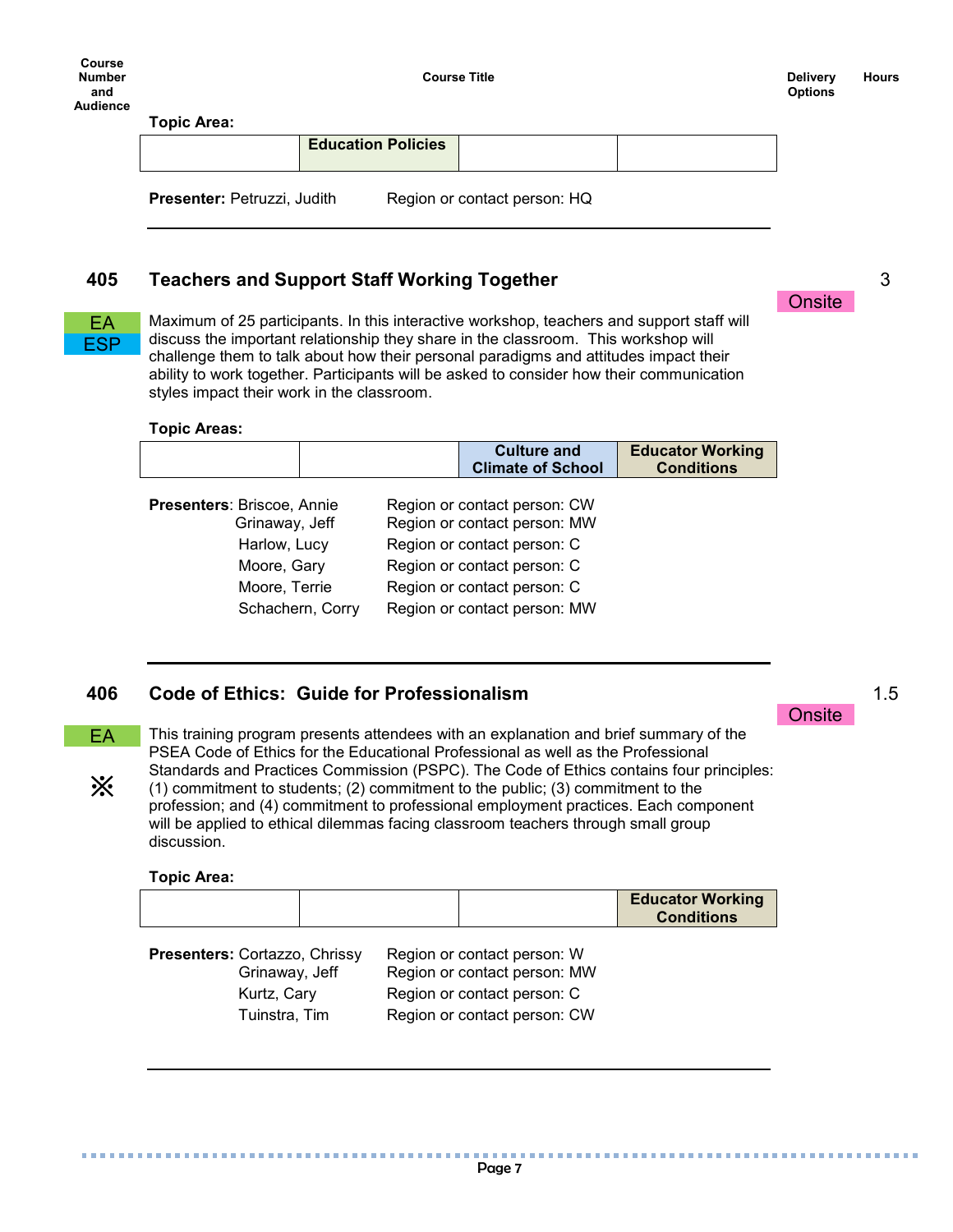## **419 MAPS - Mutual Advocacy Problem-Solving**

This session provides the participant with a method of problem solving that is mutually satisfying to all affected parties. Based upon the concepts of collaboration and interestbased bargaining, MAPS provides a framework for better resolutions to troubling issues and problems by separating interests from positions. Participants will learn the six steps for Mutual Advocacy Problem Solving and apply those steps to resolve problems. This process can be utilized in a variety of circumstances, from the classroom to parent/teacher interactions to employee-supervisor relationships to personal situations. EA

#### **Topic Area:**

|--|

**Presenters**: Leary, Wendy Region or contact person: SE Moore, Gary **Region or contact person: C** Moore, Terrie Region or contact person: C

## **422 PA Core Standards, Keystone Exams, and Graduation Requirements**



※

This session will review recent changes in standards, assessments, and graduation requirements, help educators understand the implications of these changes on their work with students, and answer questions participants have about the content and process involved in implementing these changes. The PA State Board of Ed has passed several regulations recently to change the content of the state academic standards in K-12 Reading/Language Arts and Mathematics, change the content and format of high school assessment, and change the state expectations for graduation.

#### **Topic Areas:**

| <b>Art and Science of</b> | <b>Education Policies</b> |  |
|---------------------------|---------------------------|--|
| <b>Teaching</b>           |                           |  |

**Presenter**: Clayton, Chris Region or contact person: HQ

## **434 Living in Distinguished –A Hands-On Approach to a Successful Evaluation**

EA **FSP** 

This presentation focuses on a training model that will help members succeed under the State's new teacher evaluation system. Emphasis will be on the member's perspective (instead of the administration's) on how to improve one's rating. This is an interactive training on how to succeed within the Danielson Framework. It deals solely with the observation portion of the evaluation system, through formal and informal clinical observations (walkthroughs), by supervisors, and how to use the domains to the practitioner's advantage for proficient and distinguished ratings.

#### **Topic Areas:**

. . . . . . . . . . . . . . . .

| <b>Education Policies</b> |  | <b>Educator Working</b><br><b>Conditions</b> |
|---------------------------|--|----------------------------------------------|
|---------------------------|--|----------------------------------------------|

2

**Onsite** 

**Onsite** 

1.5 **Onsite**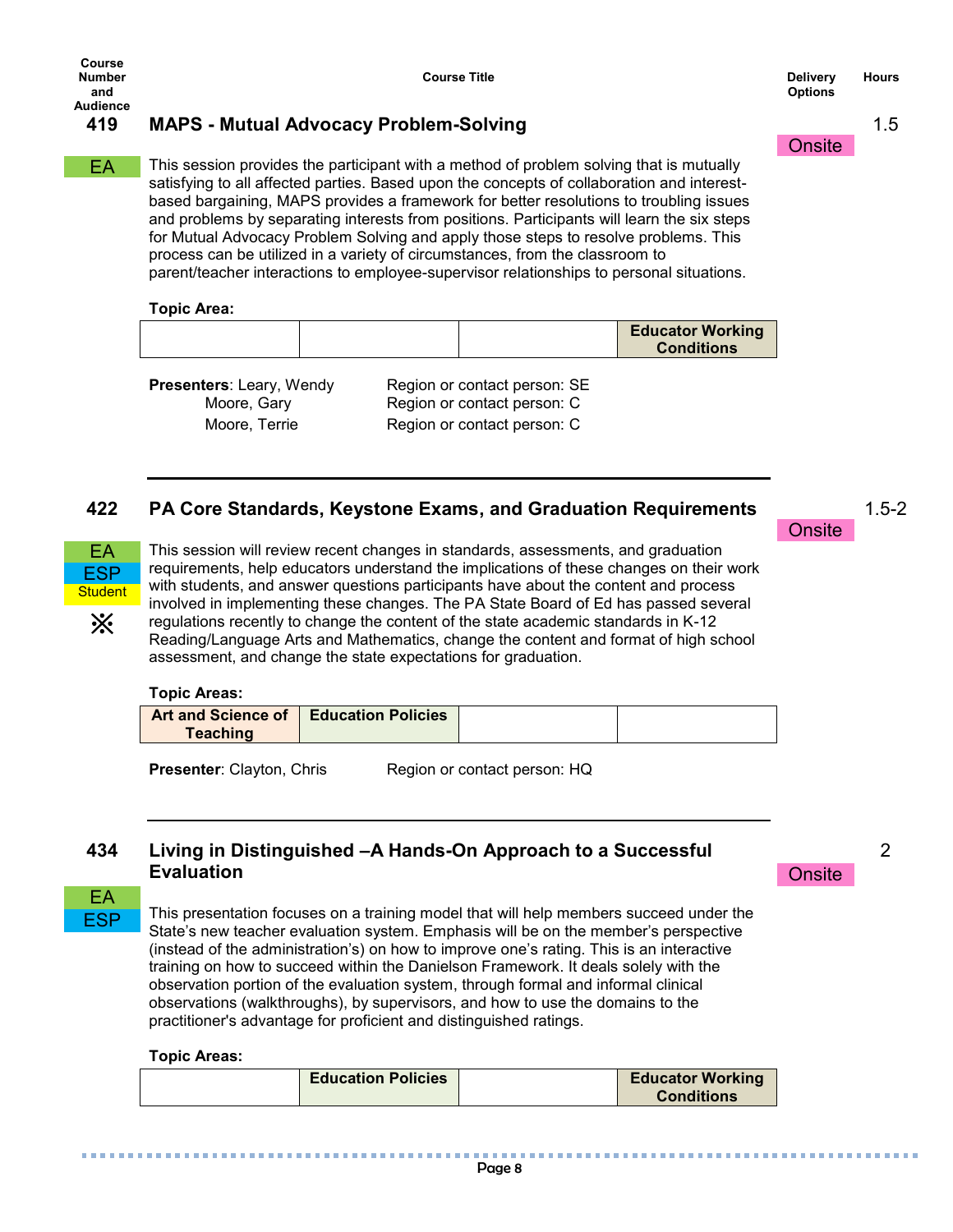| Course<br><b>Number</b><br>and<br><b>Audience</b> |                            | <b>Course Title</b>          | <b>Delivery</b><br><b>Options</b> | <b>Hours</b> |
|---------------------------------------------------|----------------------------|------------------------------|-----------------------------------|--------------|
|                                                   | <b>Presenters: Cramer,</b> | Region or contact person: SW |                                   |              |
|                                                   | Stephanie                  |                              |                                   |              |
|                                                   | Edgell, Matt               | Region or contact person: W  |                                   |              |
|                                                   | Fecho, Cori                | Region or contact person: E  |                                   |              |
|                                                   | Jones, Mary Ellen          | Region or contact person: SW |                                   |              |
|                                                   | Smith, Julie               | Region or contact person: CW |                                   |              |
|                                                   | Torres, Linda              | Region or contact person: S  |                                   |              |
|                                                   |                            |                              |                                   |              |

## **435 Living in Distinguished II – Impact and Pitfalls of the Student Learning Objective (SLO) Process**

#### EA

A brief reintroduction of the SLO process followed by the pitfalls and problems associated with the impact of District's decisions outside teacher's control, understanding how to negotiate these; evaluating problematic SLOs, and helping teachers write an effective student learning objective that highlights the teacher's proficient or distinguished practice.

#### **Topic Areas:**

| <b>Education Policies</b><br><b>Educator Working</b><br><b>Conditions</b> |
|---------------------------------------------------------------------------|
|---------------------------------------------------------------------------|

**Presenters:** Jones, Mary Ellen Region or contact person: SW

#### **436 Grammar & Mechanics Instruction to Improve Student Writing**



EA

This session will introduce participants to a grammar and mechanics instructional approach that that is a hybrid, "middle-ground" approach, combining elements of Traditional School Grammar (TSG) direct instruction with strains of the "context-only" approach insisted upon by the likes of Atwell (1987), Weaver (1996), and others all with the express aim of helping students become more syntactically aware, fluent, mature, and effective writers. Participants will receive an understanding of this research-based, "middle ground" approach, complete with examples of pre-, post-, and formative assessments, instructional frameworks, and growth tracking and reflection and metacognitive awareness processes and instruments for students that they will be able to put to immediate use with the students in their classes to help students improve, foundationally, as writers.

#### **Topic Area:**

| <b>Art and Science of</b> |  |
|---------------------------|--|
| <b>Teaching</b>           |  |

**Presenter:** Clayton, Chris Region or contact person: HQ

#### **437 Educating the Whole Student**

Educating the whole student is an approach to promote the long-term success and development of all students both in and outside of school. By educating the whole

1-1.5

1-1.5

**Onsite** 

**Onsite** 

1.5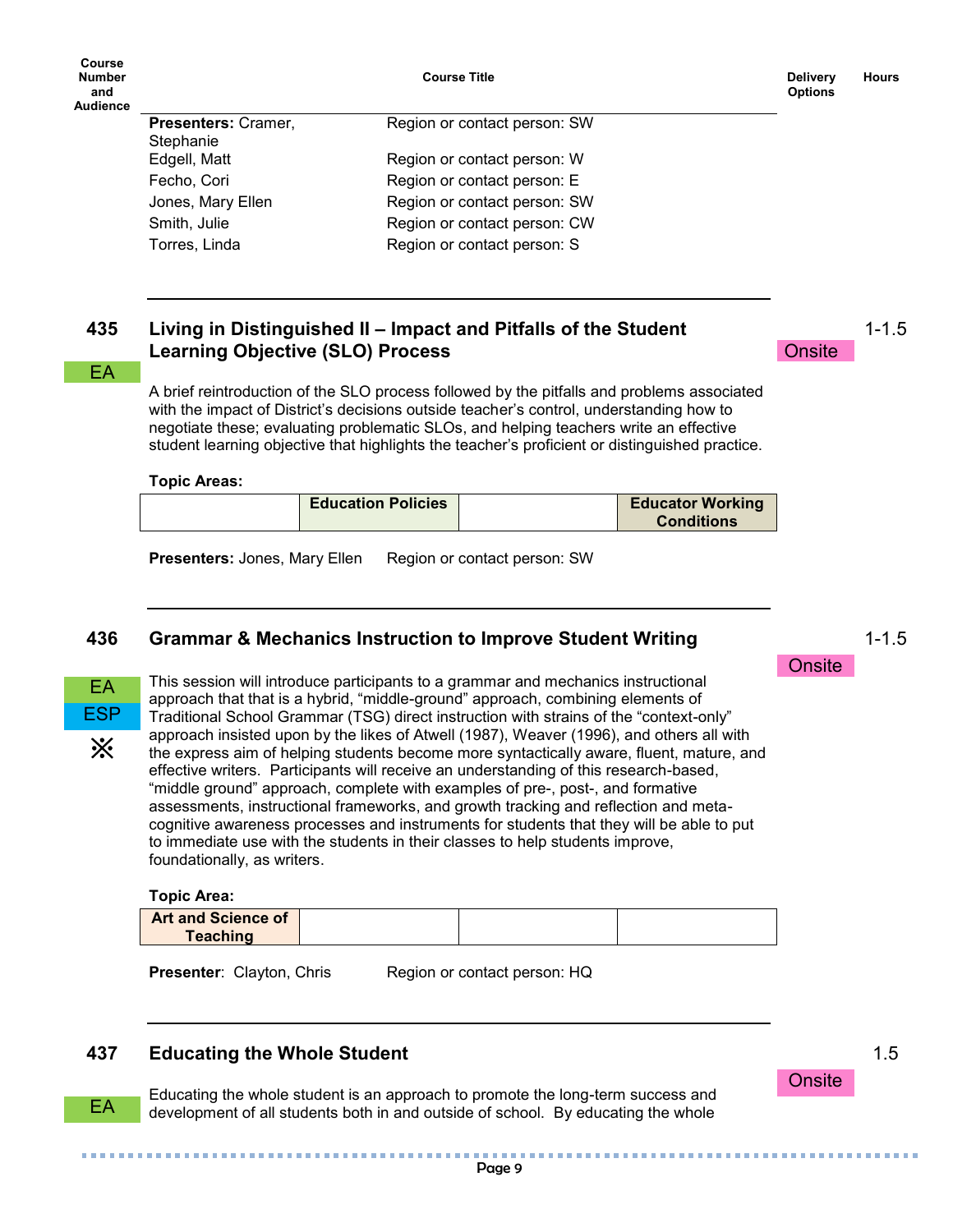**ESP** student, educators look to improve the health of students while preparing them to be lifelong learners and productive citizens of society. This session will explore what is meant by "Educating the Whole Student", the essential components of this model, and how the entire school community plays a vital role in the success of all students. The whole student model is based on five tenets: Healthy, Safe, Engaged, Supported, and Challenged. We will discuss how you can use these tenets to educate parents and gain their support as partners in education. It takes a whole school and a whole community to educate a whole child.

#### **Topic Areas:**

| <b>Art and Science of</b> | <b>Culture and</b>       |  |
|---------------------------|--------------------------|--|
| <b>Teaching</b>           | <b>Climate of School</b> |  |

**Presenter:** Greenawalt, Nate Region or contact person: HQ

## **458 High Stakes Assessment in Schools Today**



**Student** ※

EA **FSP**  This session covers the high-stakes assessment landscape currently consuming the national education landscape. Participants will walk away with an understanding of both the state and national landscape that is high-stakes testing in education today as well as resources and information to help teachers and students in the classroom taking the high stakes assessments of today.

#### **Topic Areas:**

| Art and Science of | <b>Education Policies</b> |  |
|--------------------|---------------------------|--|
| <b>Teaching</b>    |                           |  |

**Presenters:** Clayton, Chris Region or contact person: HQ Wilson, Steven Region or contact person: MW

## **467 Professional Learning Communities (PLCs): What Are They and How Can We Make Them More Effective?**

This session will be an overview of multiple strategies and resources that are available to sharpen your skills in many areas, such as, shared mission, norms, values, goals and commitment.

#### **Topic Areas:**

..............

| <b>Art and Science of</b> | <b>Culture and</b>       |  |
|---------------------------|--------------------------|--|
| <b>Teaching</b>           | <b>Climate of School</b> |  |

**Presenter:** Clayton, Chris Region or contact person: HQ

Page 10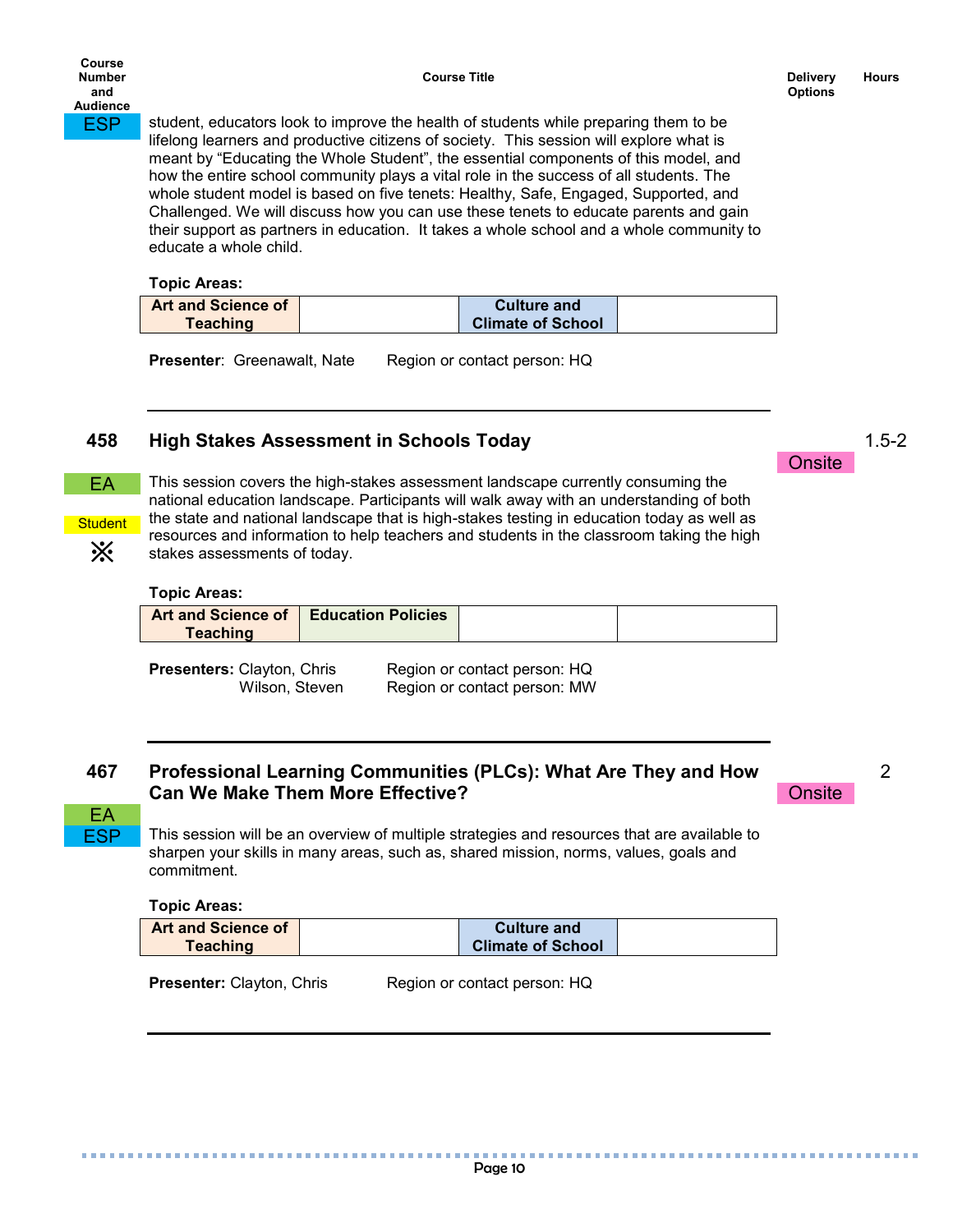※

1-1.5

## **469 Certification, Tenure, and Act 48**

This session provides an overview of PDE's various certifications for educators, including Emergency Permits, Intern Certificates, Educational Specialist Certificates, Level I Instructional Certificates, and converting Level I Instructional Certifications to Level EA **Student** 

II. Information about acquiring and maintaining both an "Active" and a "Valid" Pennsylvania certificate will be reviewed, with specific information and resources provided regarding "service time" and educational requirements for maintaining a "Valid" certificate and "Act 48" requirements and resources for keeping certificates "Active." Also covered will be the provisions for tenure for educators in the Commonwealth.

#### **Topic Area:**

|--|

**Presenters:** Clayton, Chris Region or contact person: HQ Cowley, Virginia Region or contact person: NE McDade, Mark Region or contact person: NE

## **470 Section 1122 – The 11 Sins of the School Code**

Section 1122 of the Pennsylvania School Code delineates the 11 statutory reasons a school employee may be disciplined or discharged from employment. The program also discusses the ban on corporal punishment, self-defense exceptions, social media issues and child abuse reporting requirements. EA

#### **Topic Area:**

|                                          | <b>Education Policies</b> |                                                              |  |
|------------------------------------------|---------------------------|--------------------------------------------------------------|--|
| Presenters: Holland John<br>Lydick, Bill |                           | Region or contact person: NE<br>Region or contact person: NE |  |
| McDade, Mark                             |                           | Region or contact person: NE                                 |  |

Briscoe, Annie Region or contact person: CW

## **478 Transforming School Climate and Culture: The Servant Leadership Model in Schools**

1-2

**Onsite** 

EA **ESP** 

※

This session details how educators can implement and utilize a platform of character education and Servant Leadership advocated by Robert K. Greenleaf and based on the work of James C. Hunter within schools to foster more positive, safe, inclusive, and welcoming school climates and cultures.

**Topic Areas:**

. . . . . . . . . . . . .

| <b>Art and Science of</b> | <b>Culture and</b>       |  |
|---------------------------|--------------------------|--|
| <b>Teaching</b>           | <b>Climate of School</b> |  |

**Presenter:** Clayton, Chris Region or contact person: HQ

Page 11

.......

1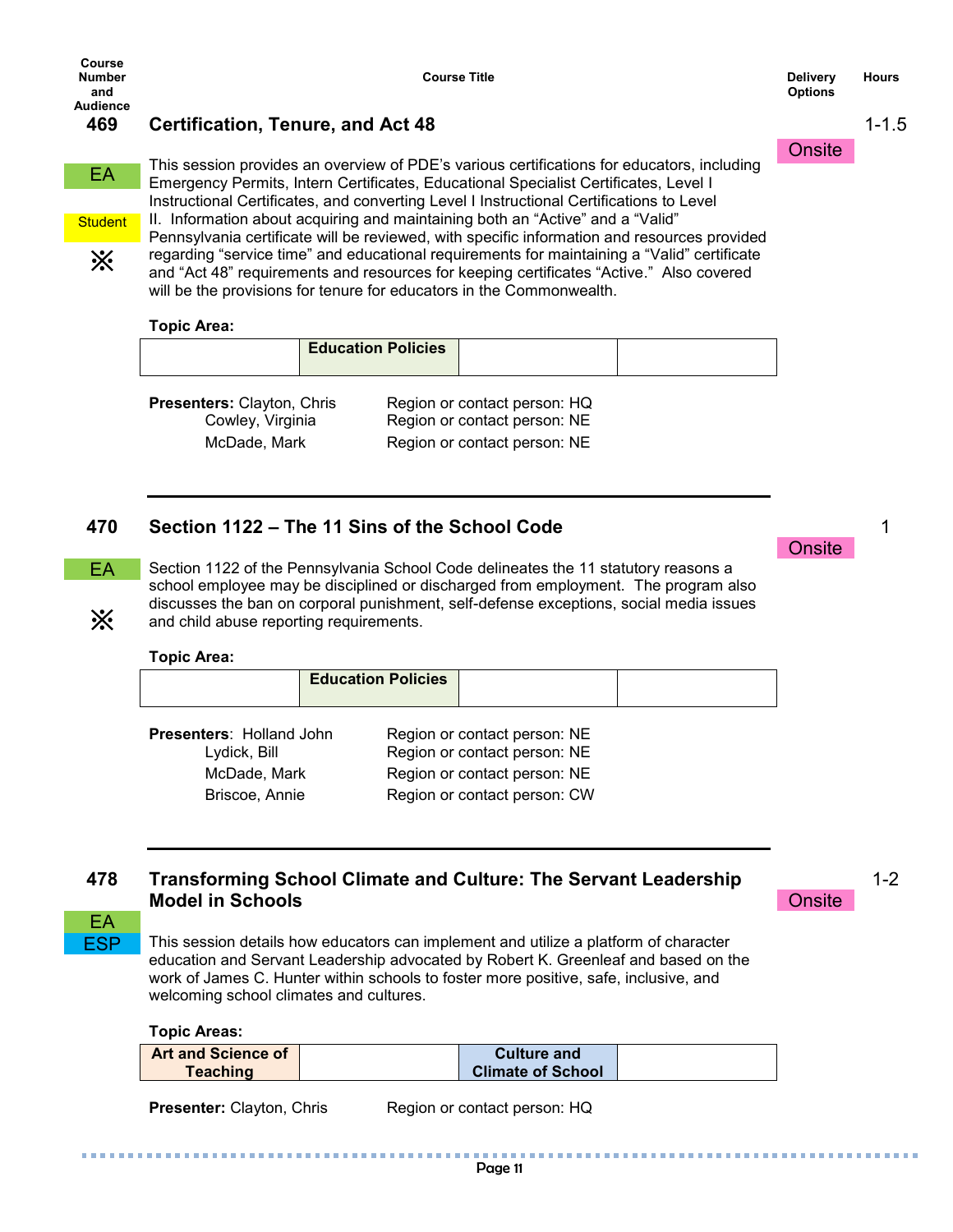## **480 Professional Learning Communities (PLCs) 201: Taking Your PLCs to the Next Level**

1-2

## **Onsite**

## EA **ESP**

EA ESP

Already working in PLCs in your schools? If so, then in this session participants will explore specific avenues to improve and invigorate their PLCs. The session will focus on the stages of development that PLCs typically progress through, and then will hone in on specific strategies to help expedite PLC development. Included will be resources, templates, and examples of integral PLC components, such as: meeting agendas, structure, and roles; group data analysis; PLC protocols; team SMART goals, portfolios, and action plans; common formative assessments, PLC RTII resources; and selfreflection tools all sure to help take your PLCs to the next level.

#### **Topic Areas:**

| <b>Art and Science of</b> | <b>Culture and</b>       |  |
|---------------------------|--------------------------|--|
| <b>Teaching</b>           | <b>Climate of School</b> |  |

**Presenter:** Clayton, Chris Region or contact person: HQ

## **483 Generational Diversity and the "Millennial"**

This fun, engaging, and insightful course calls for participants to look at defining aspects of American generations in society. From the Baby Boomers to Gen Xers to Millennials and the "I Generation," the course begins by defining, comparing, and contrasting the generations before zooming in on the Millennial generation, where we delve into what current research is revealing about the societal and workforce trends of the emerging dominant generation of American society.

#### **Topic Areas:**

|                                                                         | <b>Culture and</b><br><b>Climate of School</b>                                               | <b>Educator Working</b><br><b>Conditions</b> |
|-------------------------------------------------------------------------|----------------------------------------------------------------------------------------------|----------------------------------------------|
| <b>Presenters: Clayton, Chris</b><br>Flaherty, Nicole<br>Clouser, Kelly | Region or contact person: HQ<br>Region or contact person: SW<br>Region or contact person: MW |                                              |

## **486 Educators Leading in an Age of ESSA: Developing the Voice of Pupil Service Professionals**



Come and learn about ESSA in all of its facets with emphasis on the school quality indicators of career readiness and chronic absenteeism. Then work together with your colleagues to develop your personalized talking points around policy issues that are important to pupil services professionals and enhance your ability to communicate with policy makers around ESSA implementation. Participants will walk away with their selfcreated talking points for that purpose and provide PSEA with needed feedback for its advocacy work.

1-2 **Onsite** 

1.5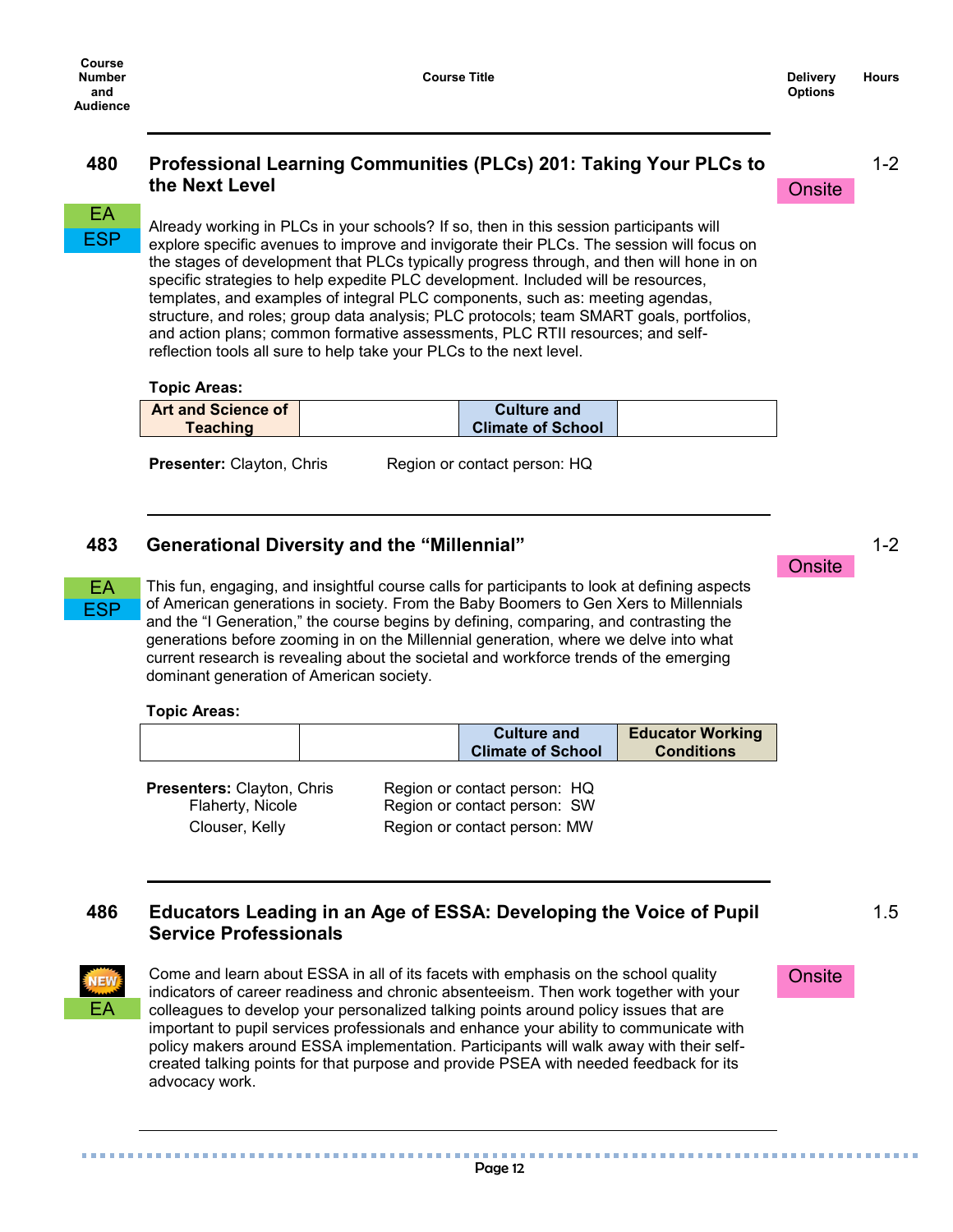**Course Title Delivery Delivery** 

**Onsite** 

**Onsite** 

**Topic Area:**

**Education Policies**

**Presenters:** Hull, Bradley Region or contact person: HQ



## **489 Teachers Leading in the Age of ESSA**

Often a very large gap exists between teachers and policy makers at all levels (school, district, and state-level) in the ways in which they communicate their expertise. The Every Student Succeeds Act (ESSA) requires stakeholder engagement a t all levels of planning and implementation. Come and learn about ESSA including supports for educators and students as well as accountability requirements. Then work together with your colleagues to develop your personalized talking points around policy issues that are important o you and enhance your ability to communicate with policy makers around its implementation. Participants will walk away with their self-created talking points for that purpose.

#### **Topic Area:**

|                                 | <b>Education Policies</b> |                              |  |
|---------------------------------|---------------------------|------------------------------|--|
| <b>Presenter: Hull, Bradley</b> |                           | Region or contact person: HQ |  |

## **501 I Can Do It!**

EA

※

. . . . . . . . . . . .

Minimum of 20/Maximum of 30 participants. Cost: \$800. This workshop targets teachers with 5 or fewer years of teaching experience. It provides participants with classroom management strategies and behavior intervention techniques. Lecture, discussion and interaction in relevant activities provide a basis for the participants' creation of effective classroom management plans. This workshop provides a framework for positive communication and conferencing with students and parents.

#### **Topic Area:**

| Topic Area:                                  |                              |
|----------------------------------------------|------------------------------|
| <b>Art and Science of</b><br><b>Teaching</b> |                              |
| <b>Presenters: Bronson, Allison</b>          | Region or contact person: MW |
| Cramer, Stephanie                            | Region or contact person: SW |
| Jacoby, Rhonda                               | Region or contact person: S  |
| Millard, Vicki                               | Region or contact person: ME |
| Wolfgang, Amy                                | Region or contact person: S  |
| Goodall, Keith                               | Region or contact person: CW |
| Grinaway, Jeff                               | Region or contact person: MW |
| Zabielski, Deb                               | Region or contact person: NE |
| Cohish, Steven                               | Region or contact person: E  |
| Jones, Mary Ellen                            | Region or contact person: SW |
| Edgell, Matt                                 | Region or contact person: W  |
| Murray, Alisa                                | Region or contact person: W  |
| Fekete, Fritz                                | Region or contact person: SW |

1-2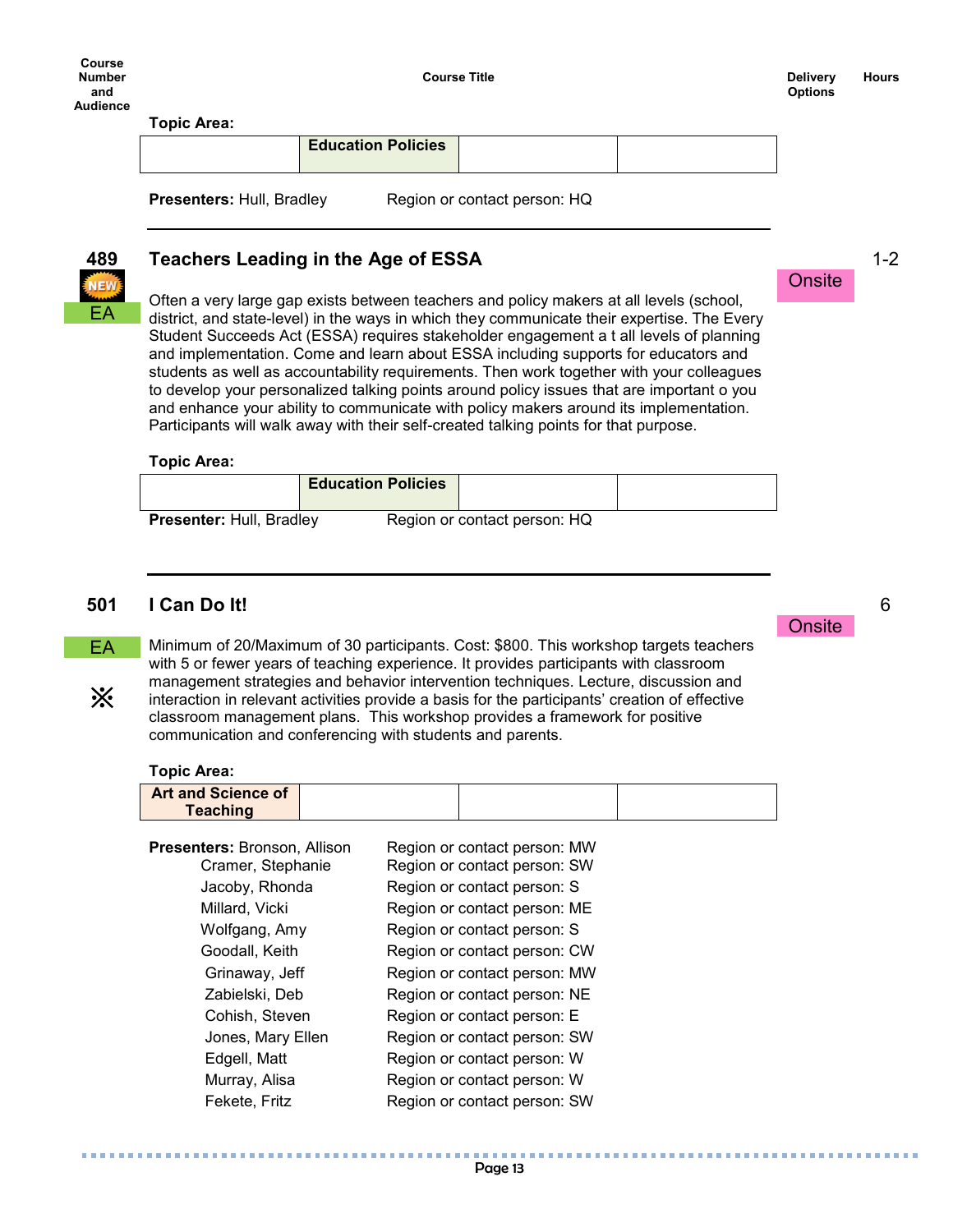3.5

## **510 I'm Spread So Thin You Can See Through Me**

EA

※

Each participant is required to purchase the lifetime organizer which is approximately \$100 per person. This workshop introduces a time management process and system that will give all participants the information and materials needed to zero in on the critical skills necessary to master events, information and commitments in both their personal and professional lives; focus on developing the three critical habits for having an effective time management program; demonstrate a plan on how to develop a filing system as well as introduce the 4 Ds of paper management; and help participants to develop an effective "to do" list in order to maintain focus during the day.

#### **Topic Area:**

| <b>Art and Science of</b> |  |  |
|---------------------------|--|--|
| <b>Teaching</b>           |  |  |

**Presenter:** Bender, Marcia Region or contact person: S

#### **588 Are My Strengths Working for or Against Me?**

Every person has attributes that are strong. We use these strengths in the workplace. This session will focus on maximizing strengths to become more effective in the workplace and create a culture and climate in the classroom/school that supports student growth. EA

#### **Topic Areas:**

| <b>Art and Science of</b> | <b>Culture and</b>       |  |
|---------------------------|--------------------------|--|
| <b>Teaching</b>           | <b>Climate of School</b> |  |

**Presenter:** Fecho, Cori Region or contract person: NE

#### **608 What is Trending in Special Education?**

. . . . . . . . .



..............

EA This course takes a look at court cases and other legal issues related to special **Chiline** education. Many lessons can be learned from such cases. Courts and due process cases can help shape the way we work through procedural issues related to special education.

#### **Topic Area:**

| <b>Education Policy</b> |  |
|-------------------------|--|
|                         |  |

**Presenter:** Miller, Bernie **Conline only** 

1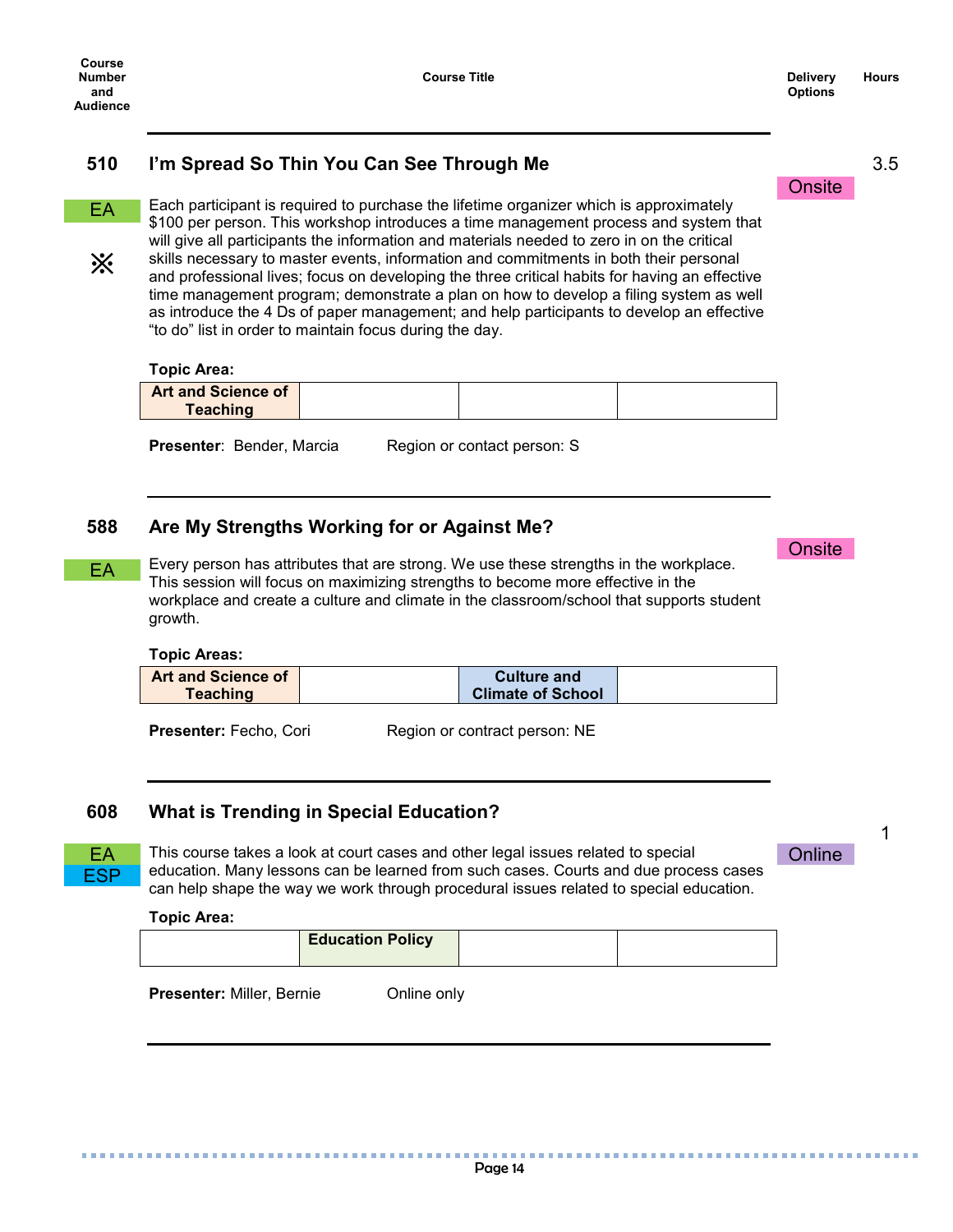**Online** 

**Online** 

**Online** 

**Onsite** 

#### .5

.5

.25

1

## **609 Bus Driver Training-A Few Pointers on Transporting Special Education Students – Let's start at the Very Beginning**

ESP

Are you equipped to work with students who have disabilities? This course is an introductory course to help you in your journey to supplying these students with a safe transport to school, home or educational excursion.

#### **Topic Area:**

| <b>Culture and</b>       |  |
|--------------------------|--|
| <b>Climate of School</b> |  |

| Presenter: Miller, Bernie |  |
|---------------------------|--|
|                           |  |

**Present Online only** 

## **610 Setting the Bus Climate and a Review of Behavior Strategies for Bus Personnel**

ESP

The best way for staff manning a bus to have control is to establish a positive bus climate. This brief presentation will give members strategies to use in this setting or reinforce practices currently being used.

#### **Topic Area:**

|  | <b>Culture and</b>       |  |
|--|--------------------------|--|
|  | <b>Climate of School</b> |  |
|  |                          |  |

**Presenter:** Miller, Bernie **Conline only** 

## **611 Strategies for Separating Students when the Space is a School Bus**

The situation arises in which a good solution is to separate two or more students from each other. Sometimes it is easier said than done. Here are a couple of suggestions for consideration when facing situations where you need to provide some distance between children.

#### **Topic Area:**

|  | <b>Culture and</b><br><b>Climate of School</b> |  |
|--|------------------------------------------------|--|
|  |                                                |  |

**Presenter:** Miller, Bernie **Conline only** 

## **618 Safety and Protection from Identity Fraud (not Act 48 eligible)**



**ESP** 

Helpful information for students and teachers on how to be prepared for safe and secure internet experiences and tips to protect yourself and your identity from theft online and beyond.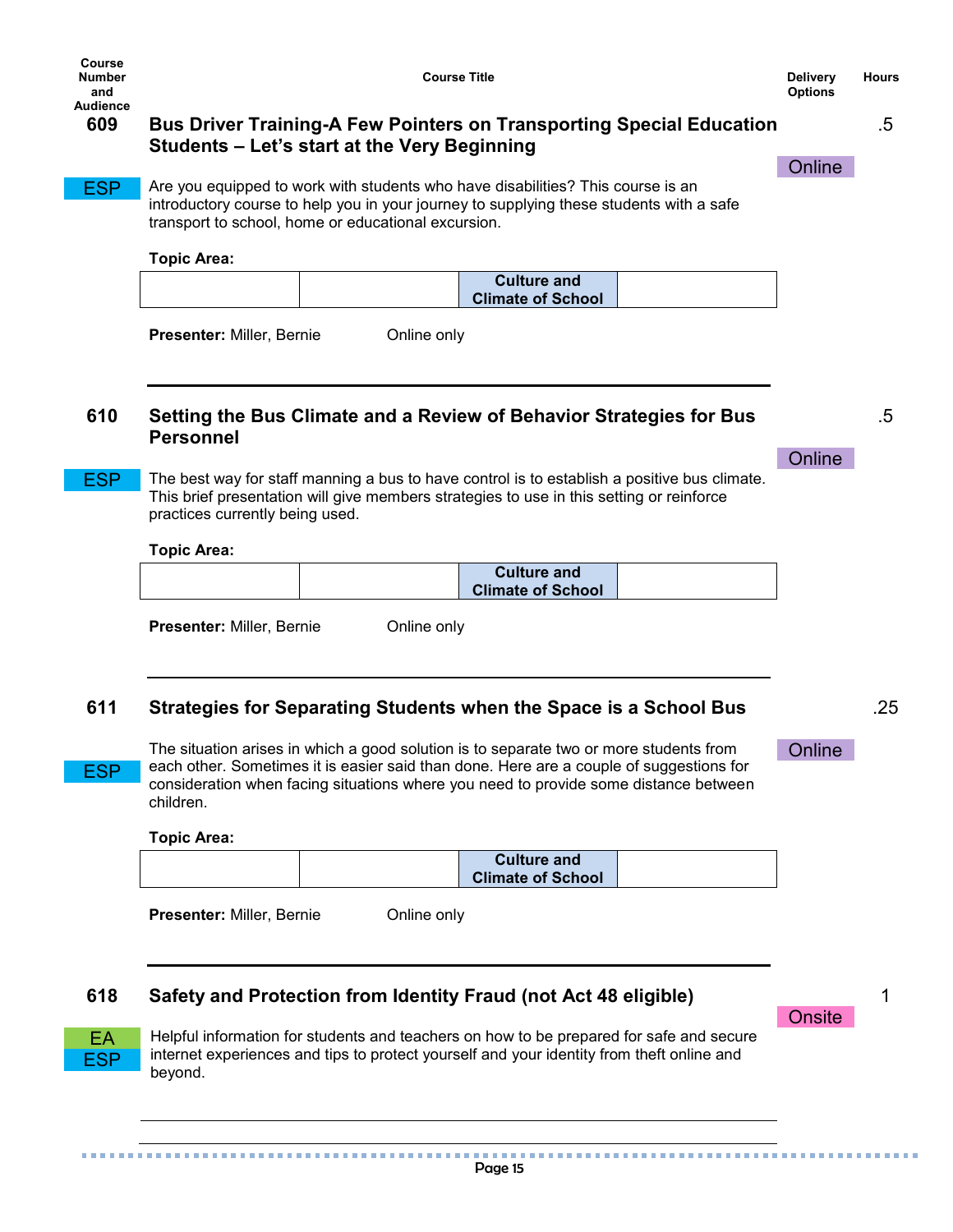**Course Title Delivery Delivery** 

#### **Topic Area:**

#### **PERSONAL DEVELOPMENT: NOT ACT 48 OR CHAPTER 14 ELIGIBLE TOPIC AREA**

**Presenter:** Shaun R. Smith Contact Liberty Mutual Insurance [\(ShaunR.Smith@LibertyMutual.com\)](mailto:ShaunR.Smith@LibertyMutual.com)

#### **620 In-School Work Experiences for Students with Special Needs**

| <b>Service Service</b> |  |
|------------------------|--|
|                        |  |

EA This course is helpful for those who either work with students with special needs in Chline experience or are thinking about developing a program. The presentation will start out with non-paid work experience in a school setting and then move to paid work in a school setting. Typically, students who need work experience and/or job coaching start out with opportunities within a school setting. It is a good, safe, and convenient starting point. The course will cover those items you must have on your "to do" list so that you are procedurally correct and will help you if your program is questioned. We throw in a few examples of real life situations that you may find yourself facing and some strategies to consider as solutions. Let's get to work!

#### **Topic Area:**

| <b>Art and Science of</b> |  |  |
|---------------------------|--|--|
| Teaching                  |  |  |

**Presenter:** Miller, Bernie **Conline only** 

#### **622 Special Education Students & Toilet Related Issues**

ESP

EA There is nothing like finding out that you have a student who faces challenges in the Chline bathroom either due to medical reasons or due to their disability. This course will give you aspects of the law and why we support students with toileting in public schools. The course offers information for developing additional independence. Safety and resources bring this course to a conclusion.

**Topic Area:**

| <b>Art and Science of</b> |  |  |
|---------------------------|--|--|
| <b>Teaching</b>           |  |  |
|                           |  |  |

**Presenter:** Miller, Bernie **Online only** 

### **627 Mental Retardation Is Now Called Intellectual Disabilities**

-----------------------------------

This course is an introduction to the disability now called Intellectual Disability (formerly known as Mental Retardation). Participants learn the qualifies for students to be classified as having an intellectual disability, about placement decisions, and about the importance of transition planning for this population of students. ESP

2

1.5

1

**Online** 

---------------------------------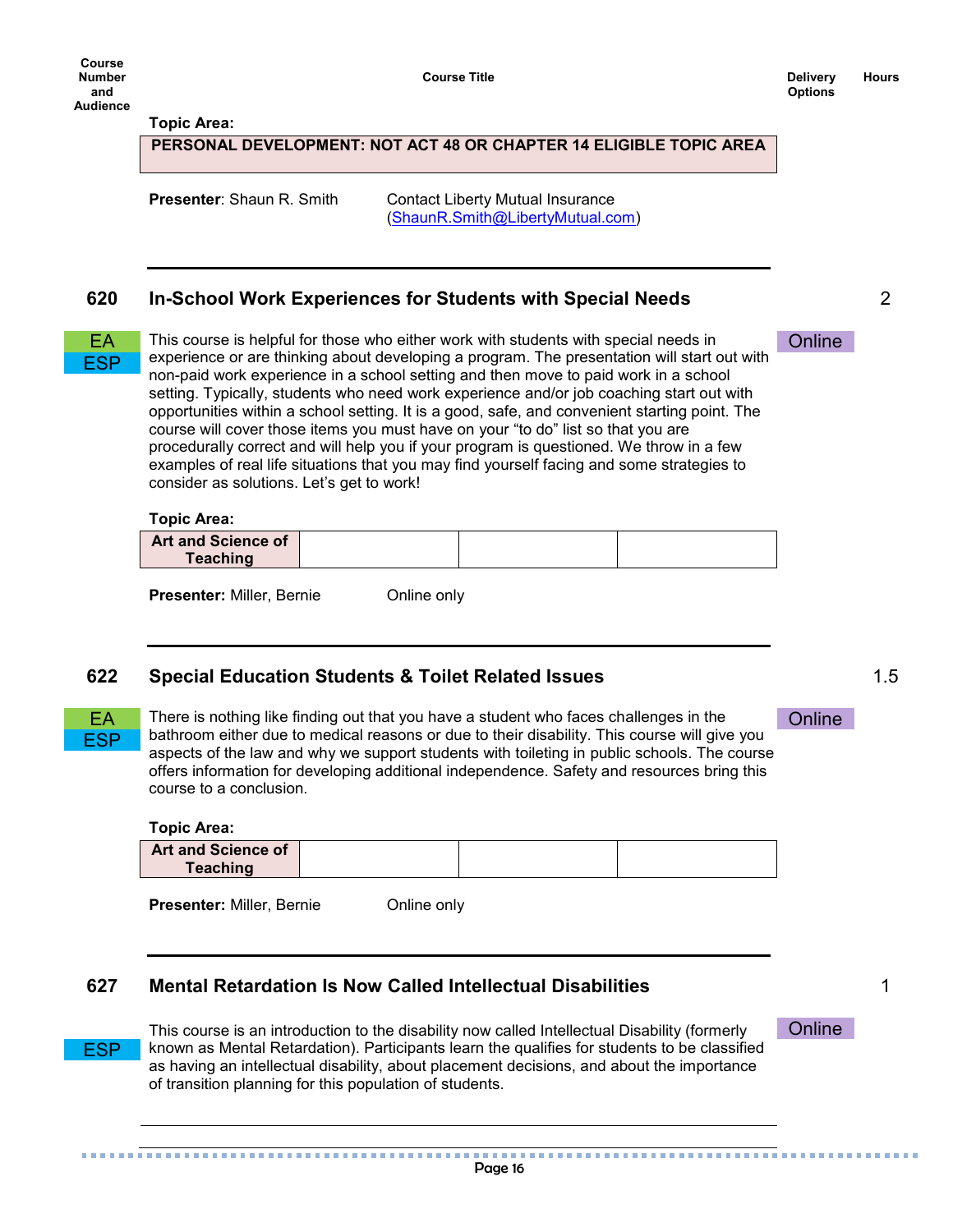|            | <b>Topic Area:</b>                                                                                                                                                                                                                                                                                                             |                         |  |                                                                          |        |
|------------|--------------------------------------------------------------------------------------------------------------------------------------------------------------------------------------------------------------------------------------------------------------------------------------------------------------------------------|-------------------------|--|--------------------------------------------------------------------------|--------|
|            |                                                                                                                                                                                                                                                                                                                                | <b>Education Policy</b> |  |                                                                          |        |
|            | <b>Presenter: Miller, Bernie</b>                                                                                                                                                                                                                                                                                               | Online only             |  |                                                                          |        |
|            |                                                                                                                                                                                                                                                                                                                                |                         |  |                                                                          |        |
| 629        | <b>Seeds</b>                                                                                                                                                                                                                                                                                                                   |                         |  | <b>Helping Educators Become More Successful with Growing Plants from</b> |        |
| <b>EA</b>  |                                                                                                                                                                                                                                                                                                                                |                         |  |                                                                          | Online |
|            | This course is geared to helping educators meet with success when they are faced with<br>providing hands on learning with students involving seeds. The classroom environment<br>can be a challenging place to germinate seeds successfully. Come on this journey and<br>learn pointers on how this can be fun and successful. |                         |  |                                                                          |        |
|            |                                                                                                                                                                                                                                                                                                                                |                         |  |                                                                          |        |
| <b>ESP</b> | <b>Topic Area:</b>                                                                                                                                                                                                                                                                                                             |                         |  |                                                                          |        |

**630 The Amended Child Protective Services Law and Similar Laws Establishing Reporting Duties for School Employees**

# **ESP**

EA **ESP** 

ESP

This presentation is designed to provide an overview of the amended Child Protective Services Law and to clarify reporting duties under that law and under similar laws in Pennsylvania. Specifically, it will cover Reporting Requirements under the Act, EDA, and Duty to the Employer Procedures and Protections, Investigations, and Clearance Statements.

#### **Topic Areas:**

| <b>Education Policies</b> | <b>Educator Working</b><br><b>Conditions</b> |
|---------------------------|----------------------------------------------|
|                           |                                              |

**Presenter:** Collins, Leslie **Online only** Meinke, Lynda **Online only** 

## **703 Dealing with Difficult People**

..............

This workshop identifies and explores the characteristics of people who are difficult to work with. The objective is to develop more behavioral choices and to learn some of the classical rules and principles for success in working with colleagues, administrators, parents, students, school board members, and families. Maximum of 70 participants.

## **Topic Area:**

..............

| <b>Conditions</b> |  |
|-------------------|--|
|-------------------|--|

1.5

2

## EA CONTRACTE CONTRACTE CONTRACTE CONTRACTE CONTRACTE CONTRACTE CONTRACTE CONTRACTE CONTRACTE CONTRACTE CONTRACTE

**Onsite** 

3

. . . . . . .

...........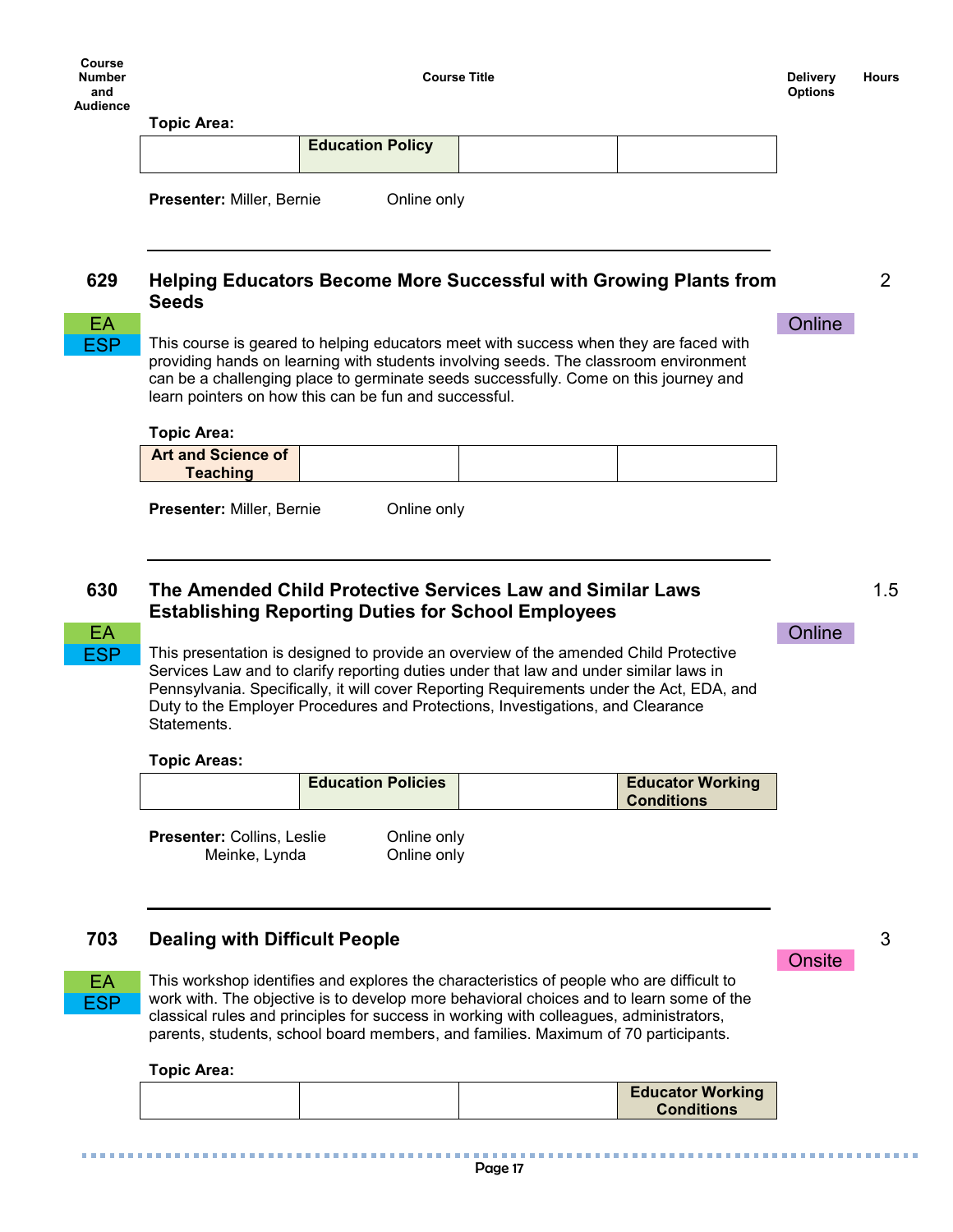**Course Title Delivery Delivery** 

**Onsite** 

2-3

**Presenters:** Smith, Julie Region or contact person: CW Witt, Brooke Region or contact person: MW

## **706 Introduction to Experiential Education: The Teacher's Perspective**

EA

※

Need another idea for an icebreaker? This workshop will provide different ideas for energizers and initiatives. It's interactive and intended to provide honest feedback to resolve conflicts and manage resources which provides a more effective work environment. (Minimum of 15 participants; maximum of 30.)

#### **Topic Area:**

| <b>Art and Science of</b> |  |  |
|---------------------------|--|--|
| Teaching                  |  |  |

**Presenter**: Grinaway, Jeff Region or contact person: MW

## **707 Problem Solving Through Experiential Education**

EA ESP

"Give the pupils something to do, not something to learn; and the doing is of such a nature as to demand thinking; learning naturally results." (John Dewey) Students may tune out lectures if they think the material doesn't pertain to the "real world." Experiential learning takes data and makes them "real" by applying them to hands-on tasks with real results. This interactive workshop encourages participants to use effective communication and decision-making skills while engaging in physical and/or mention coordination.

#### **Topic Area:**

| <b>Art and Science of</b> |  |  |
|---------------------------|--|--|
| <b>Teaching</b>           |  |  |
|                           |  |  |

**Presenter**: Grinaway, Jeff Region or contact person: MW

## **708 Conflict Management**

EA ※

Conflict is inevitable but there are many different styles of managing conflict. This session focuses on your individual conflict styles, types of conflicts, and the information we need to be able to manage them better. The goal is to help individuals empower themselves with choices and enhance the ability to manage conflicts in life. Conflict isn't good or bad – it's how we deal with it that makes all the difference! This workshop is interactive. (Minimum 20 participants.) Available in regions NW, W, MW, SW, and CW. Limited availability in all other regions.

#### **Topic Areas:**

|  | <b>Culture and</b>       | <b>Educator Working</b> |
|--|--------------------------|-------------------------|
|  | <b>Climate of School</b> | <b>Conditions</b>       |
|  |                          |                         |

**Presenter:** Greenawalt, Nathan Region or contact person: HQ Grinaway, Jeff Region or contact Person: MW 2-3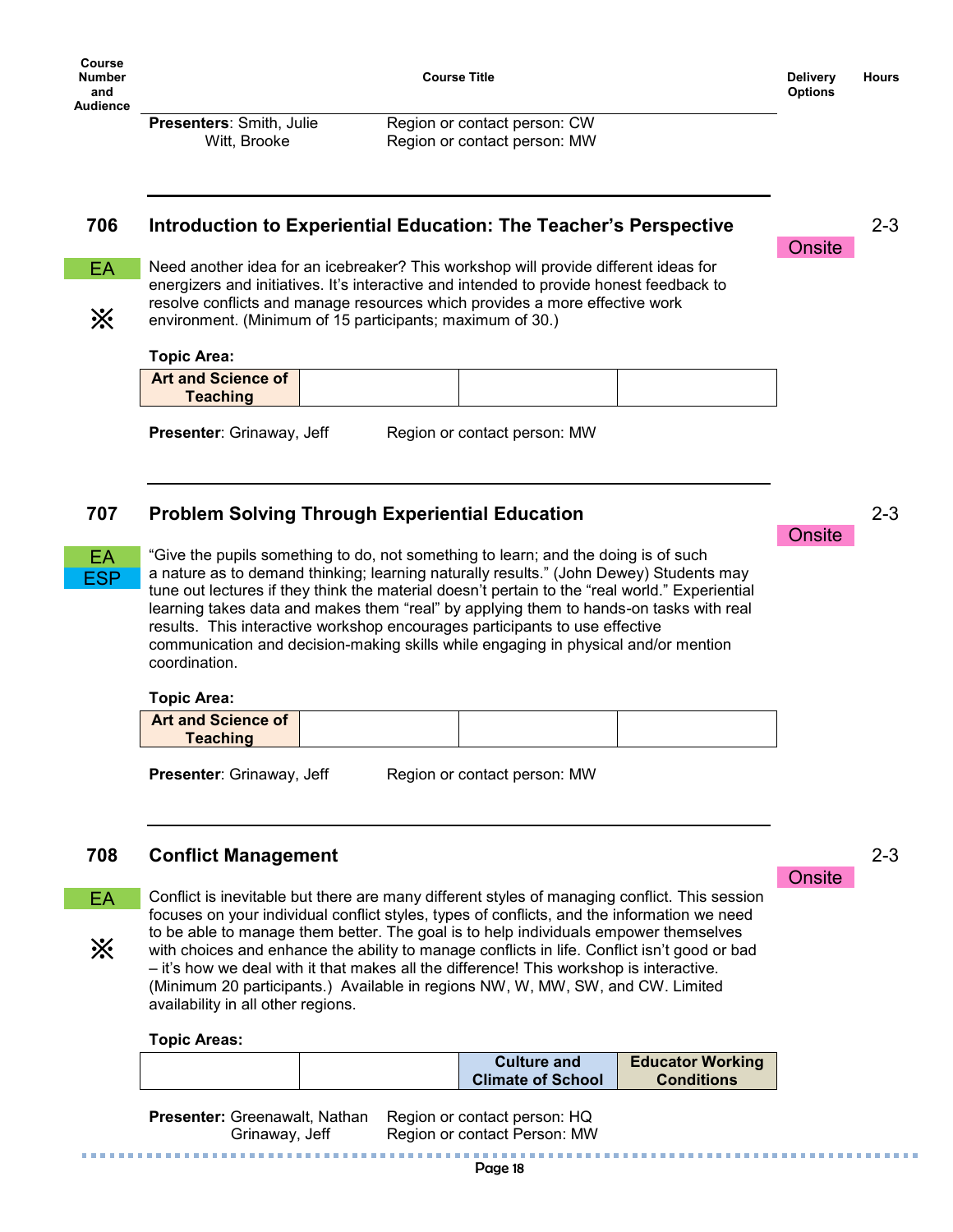**Onsite** 

1-2

1

## **713 Parent Teacher Conferences: Tips and Tools to Create a Positive Working Relationship with Parents**

EA :

We talk to students all day with ease, but sometimes those conversations with parents can be rough! This session reviews recommended practices to successfully communicate and collaborate with parents at conference time and throughout the school year.

#### **Topic Area:**

| <b>Culture and</b>       |  |
|--------------------------|--|
| <b>Climate of School</b> |  |

**Presenter:** Petruzzi Judith Region or contact person: HQ

## **715 Why Teachers Are More Important than Ever**

※

EA This recorded session, taken from 2017 PA Teacher of the Year Mike Soskil's keynote Chline presentation at the 2018 Student PSEA Conference and Convention, explores the importance of teachers and teaching as our work continues to exist and evolve in the "4th Industrial Revolution." Content of the keynote is based upon the speaker's book, *Teaching in the Fourth Industrial Revolution*.

#### **Topic Area:**

| <b>Educational Policy</b> |  |
|---------------------------|--|
|                           |  |

**Presenter:** Soskil, Michael **Online only** 

## **797 What Every Pre-Service and Early Career Educator Should Know As They Transition from College to Career**

1-2 **Onsite** 

Pennsylvania has unique requirements for the evaluation of student teachers in order to receive their initial PA Level I Instructional Certificate. This session will help future educators understand and prepare for this important time period which serves as a vital bridge to the profession of teaching. Included in the session will be tips on making the most of your student teaching experience; an overview of PDE's formal student teaching evaluation process; components of the PA Educator Effectiveness System; and overview of PDE's TIMS system; social media guidance; and specific strategies and take-away resources that student teachers can incorporate into their lesson planning and instruction. **Student** 

**Topic Areas:**

| <b>Art and Science of</b> | <b>Educational Policy</b> | <b>Culture and</b>       | <b>Educator Working</b> |
|---------------------------|---------------------------|--------------------------|-------------------------|
| <b>Teaching</b>           |                           | <b>Climate of School</b> | <b>Conditions</b>       |
|                           |                           |                          |                         |

**Presenter:** Clayton, Chris Region or contact person: HQ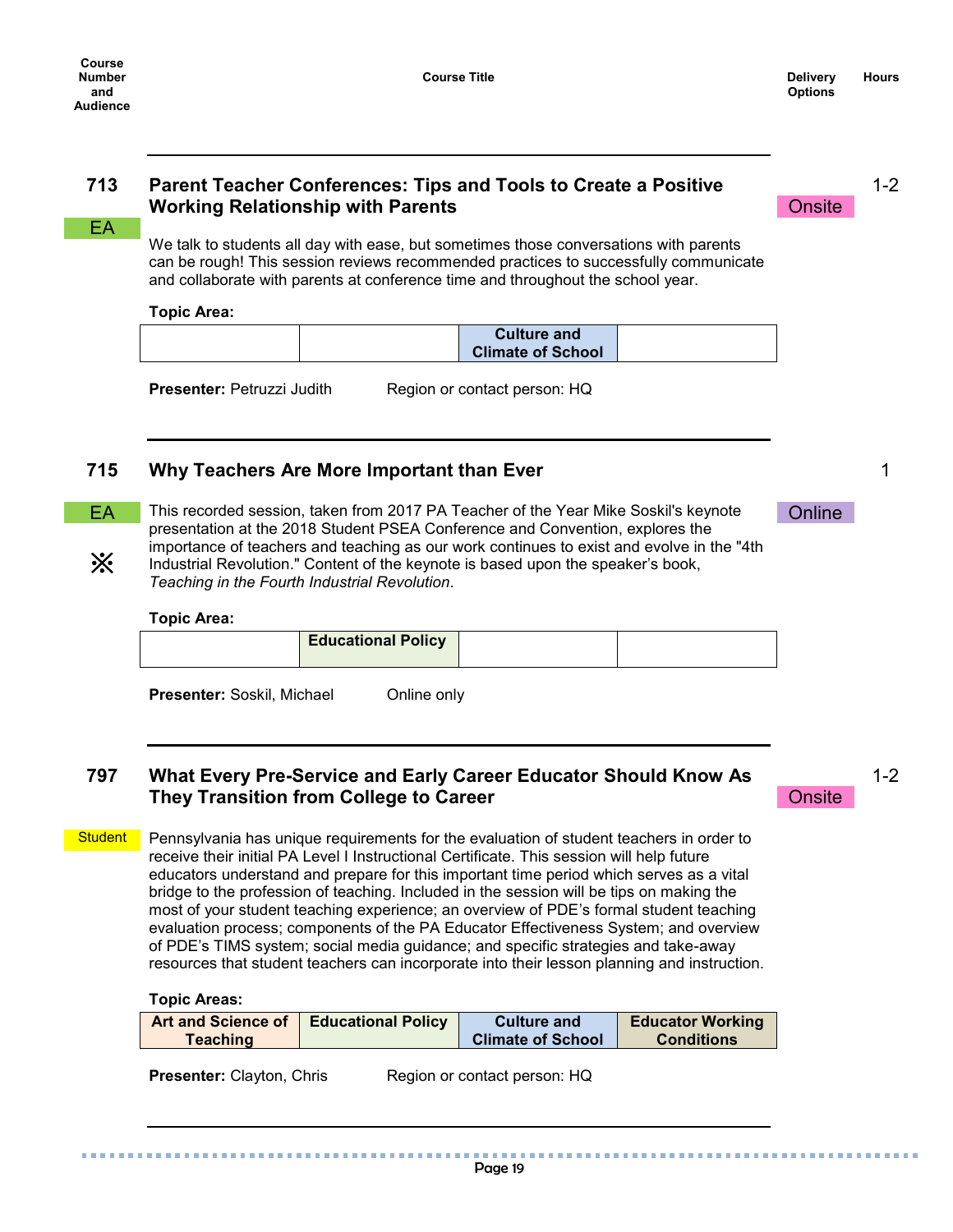## **798 Student PSEA: It's Just Liability Insurance, Right?**

**Student** 

**Student** 

EA

This session provides Student PSEA members with an overview of all that Student PSESA is and can be for its members. Covered in the session are the "Four Pillars" of PSEA which include opportunities for action. Learning, and resources for professional development, community service, member development, and political action. Participants also learn about member benefits that come with being a Student PSEA member and walk away with an enhanced sense of the organization, its values, and its mission.

#### **Topic Area:**

**ORGANIZATIONAL DEVELOPMENT: NOT ACT 48 OR CHAPTER 14 ELIGIBLE TOPIC AREA**

**Presenter:** Clayton, Chris Region or contact person: HQ

## **799 Certification, Tenure, and Act 48**

This session provides an overview of PDEs various certifications for educators, including emergency permits, intern certificates, educational specialist certificates, level I instructional certificates, and converting level I to level II certificates. Information about acquiring and maintaining both an active and a valid certificate are reviewed, with specific information and resources provided regarding services time and educational requirement for maintaining a valid certificate and Act 48 requirements to keep certificates active. This session also addresses tenure provisions for educators in the Commonwealth.

#### **Topic Area:**

| <b>Educational Policy</b> |  |
|---------------------------|--|
|                           |  |

**Presenter:** Clayton, Chris Region or contact person: HQ

## **803 Public Schools and Their Communities**

Dr. Catherine Lugg, Rutgers University, finds that programs that have expanded public schools' involvement with the community can contribute to improved achievement by students living in poverty. Based upon her findings, she makes a number of recommendations to schools interested in reaching out to the community in order to improve student achievement, especially for disadvantaged students.

#### **Topic Areas:**

| <b>Educational Policy</b> | <b>Culture and</b><br><b>Climate of School</b> |  |
|---------------------------|------------------------------------------------|--|
|                           |                                                |  |

**Presenters: Schlegel, Marcus Region or contact person: NW** Briscoe, Annie Region or contact person: CW

**Course Title Delivery Delivery Options Hours**

**Onsite** 

1-1.5

1-1.5

**Onsite**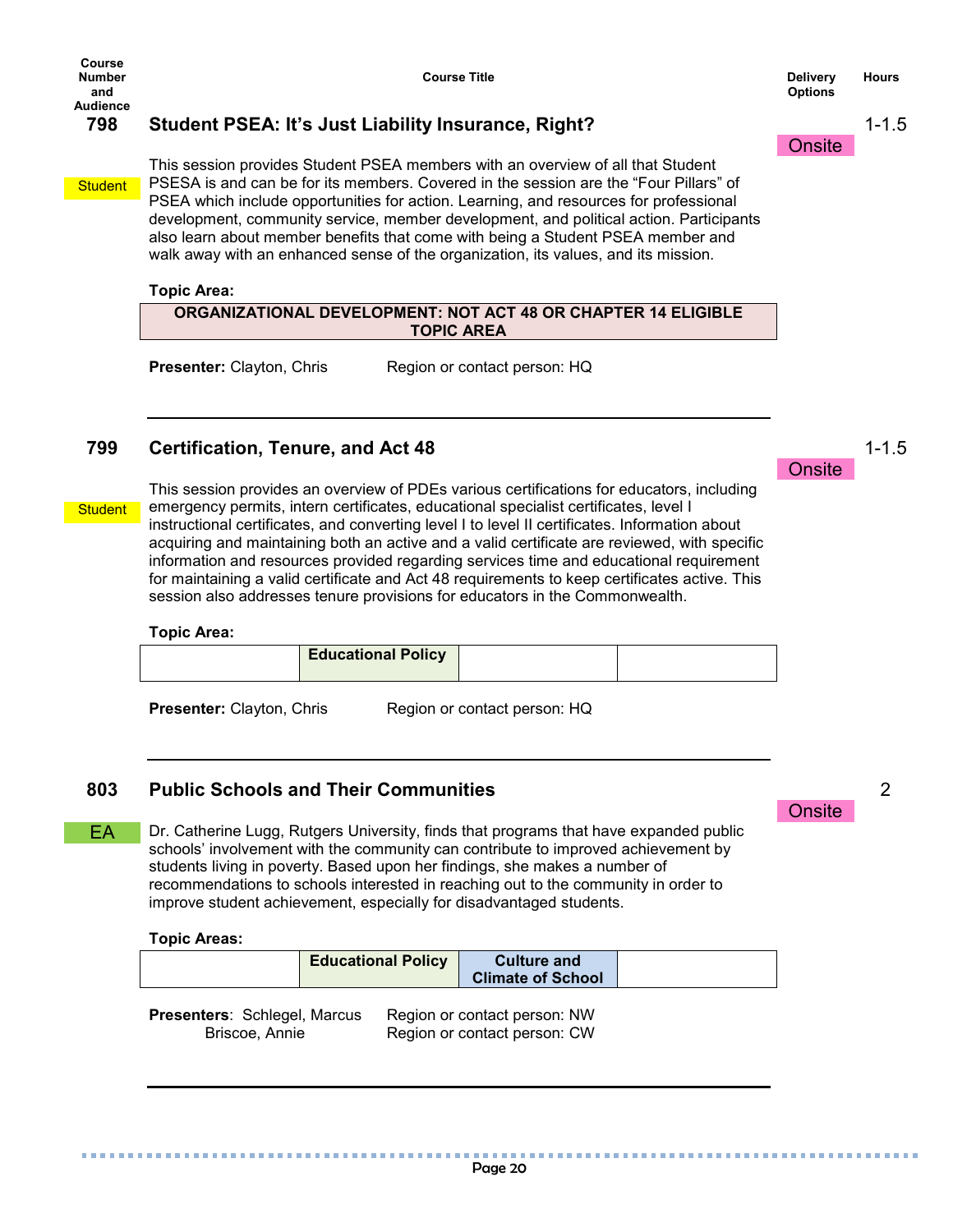**Onsite** 

1-2



## **920 Chronic Absenteeism: Understanding the Research-Based Interventions**

Pennsylvania has selected chronic absenteeism as one of the ESSA school quality indicators on which all schools will need to report. This session will discuss this indicator in the context of ESSA nationally and Pennsylvania in specific. Schools that are identified for chronic absenteeism will need to implement a school improvement plan. Using a jigsaw approach, participants will learn and share research-based strategies and interventions to address issues in chronic absenteeism, build their confidence in understanding the research, and synthesize that understanding into practical applications for their schools.

## **Topic Area:**

| <b>Educational Policy</b> |  |
|---------------------------|--|
|                           |  |

**Presenter:** Hull, Bradley Region or contact person: HQ

# EA

## **921 School Counselors' Role in ESSA: Developing Career Portfolio Artifacts**

As part of Pennsylvania's ESSA accountability system, one indicator will be the number of students who have a specified number of artifacts in their career portfolio by the  $5<sup>th</sup>$ , 8<sup>th</sup>, and 11<sup>th</sup> grade. This session will briefly discuss this indicator including ESSA reporting requirements, Chapter 339 K-12 School Guidance Plans, and PA's Career, Education and Work Standards. The bulk of the session will equip participants with the ability to understand and facilitate the creation of quality student career portfolio artifacts

## **Topic Area:**

| <b>Educational Policy</b> |  |
|---------------------------|--|
|                           |  |

**Presenter:** Hull, Bradley Region or contact person: HQ

## **1010 NEA De-escalation Techniques for Education Employees**

EA **ESP** 

In this workshop participants will learn strategies and techniques to diffuse an escalating situation at school without using force. We'll review verbal and non-verbal responses to this ever-growing concern in addition to review of education employees' rights and legal protections from the Association. *NOTE: Minimum of 20 participants and pre-registration required.*

#### **Topic Areas:**

|  | <b>Culture and</b><br><b>Climate of School</b> | <b>Educator Working</b><br><b>Conditions</b> |
|--|------------------------------------------------|----------------------------------------------|
|  |                                                |                                              |

**Presenter**: Eugene, Steve Region or contact person: NEA

**Onsite** 

1-2

1.5

. . . . . . .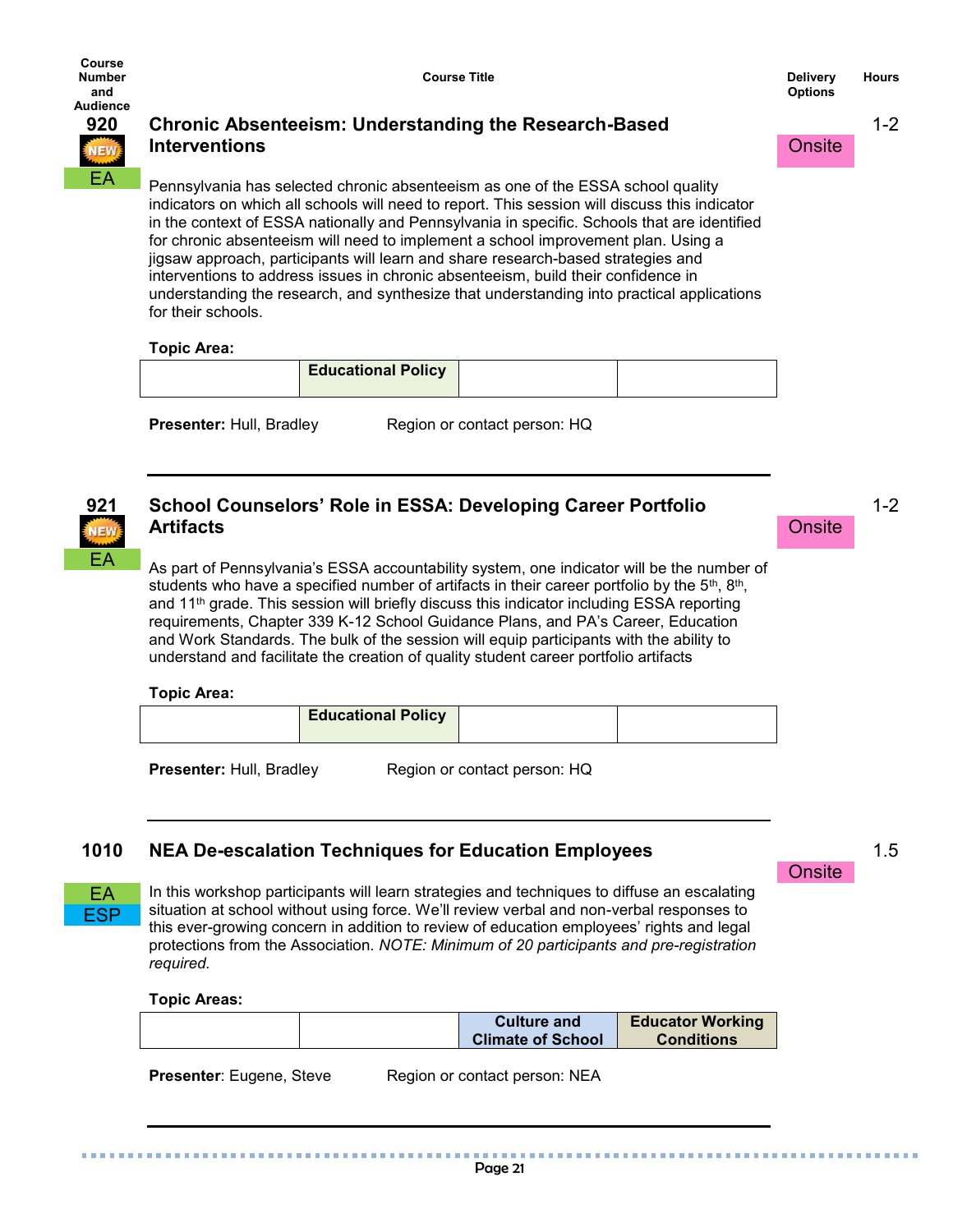## **1209 Legal Implication of Computer Resources in Classrooms**

This program will review legal implications related to the use of employer-provided computers and electronic networks, including electronic mail and internet access. EA

#### **Topic Area:**

| <b>Educator Working</b><br><b>Conditions</b> |  |
|----------------------------------------------|--|
|----------------------------------------------|--|

**Presenters**: Legal Division Region or contact person: Legal/HQ

## **1213 Maintaining Professional Relationships with Students**

EA

※

This presentation is designed to assist both new and seasoned educators with an understanding of the subtleties of what can constitute inappropriate behavior. Case studies presented in this session illustrate that seemingly innocent contact with students can place a teacher in jeopardy.

#### **Topic Area:**

**Presenters**: Legal Division Region or contact person: Legal/HQ

## **1216 Preventing Bullying and Harassment in the School Environment**



This workshop focuses on providing an understanding of the parameters by which courts designate student conduct as unlawful student bullying (or cyberbullying) and student peer harassment. The discussion will include an explanation of when school entities are legally authorized to discipline students over and above First Amendment defenses raised by students. This workshop also includes tips for students and educators being victimized by cyberbullying.

#### **Topic Areas:**

.............

|  | <b>Culture and</b>       | <b>Educator Working</b> |
|--|--------------------------|-------------------------|
|  | <b>Climate of School</b> | <b>Conditions</b>       |
|  |                          |                         |

**Presenters**: Legal Division Region or contact person: Legal/HQ

## **1219 Current Legal Trends in Special Education**

This course will review current legal trends and issues involving the Individuals with Disabilities Education Act (IDEA), Section 504 of the Rehabilitation Act, the Americans with Disabilities Act (ADA), as well as Pennsylvania Chapter 14 and 15 state regulations implementing the IDEA and the ADA. This workshop will also discuss the legal parameters of student restraint. EA

1-1.5

1-1.5

........

## **Onsite**

**Onsite** 

**Onsite** 

**Onsite** 

1-1.5

1-1.5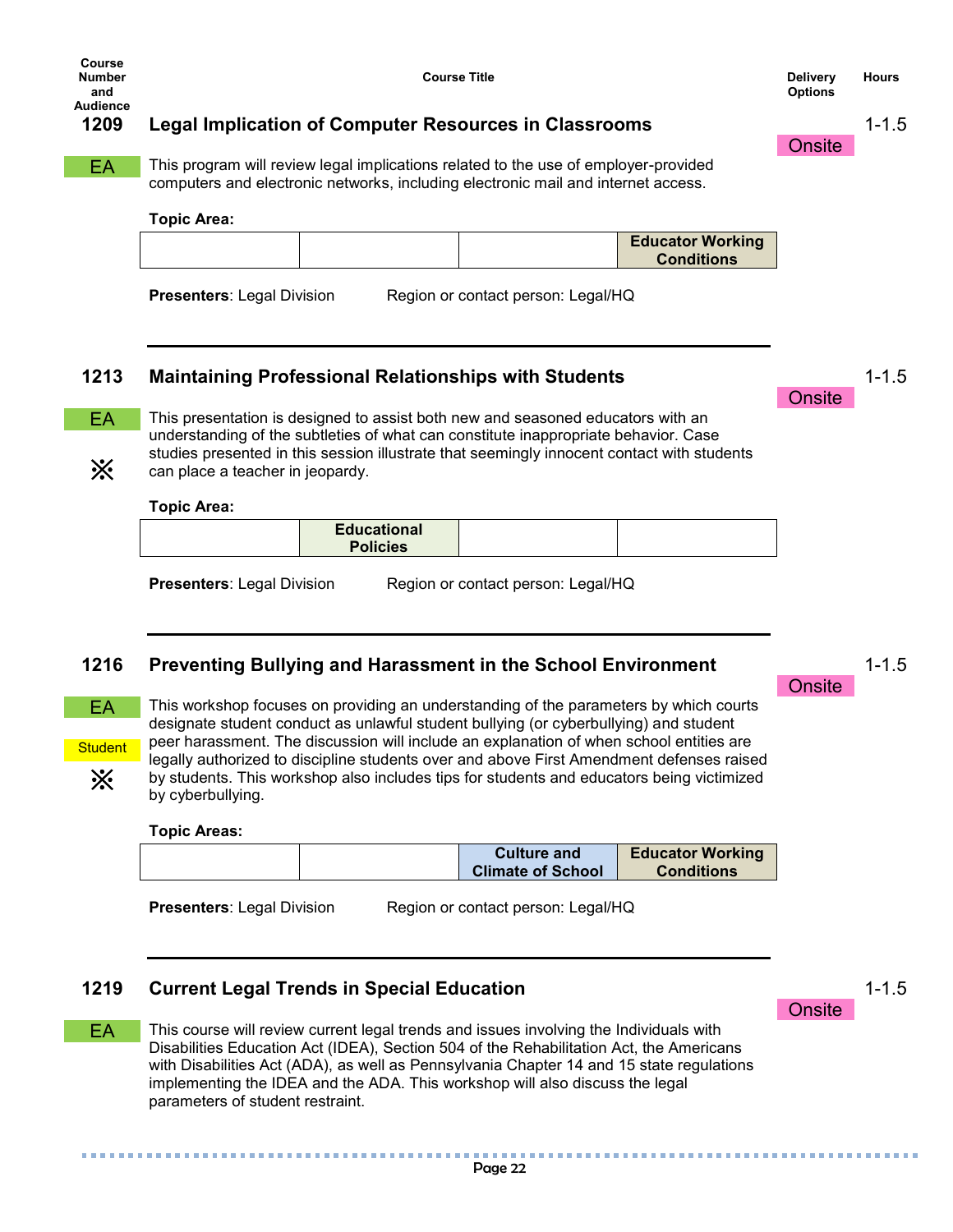| Course<br><b>Number</b><br>and<br><b>Audience</b> |                                   |                                                                         | <b>Course Title</b>                                                                                                                                                                  |                                              | <b>Delivery</b><br><b>Options</b> | <b>Hours</b> |
|---------------------------------------------------|-----------------------------------|-------------------------------------------------------------------------|--------------------------------------------------------------------------------------------------------------------------------------------------------------------------------------|----------------------------------------------|-----------------------------------|--------------|
|                                                   | <b>Topic Area:</b>                |                                                                         |                                                                                                                                                                                      |                                              |                                   |              |
|                                                   |                                   | <b>Education Policies</b>                                               |                                                                                                                                                                                      |                                              |                                   |              |
|                                                   | <b>Presenters: Legal Division</b> |                                                                         | Region or contact person: Legal/HQ                                                                                                                                                   |                                              |                                   |              |
| 1220<br>EA                                        | <b>Disruptive Behavior</b>        |                                                                         | Dealing with Students with Disabilities Who Exhibit Violent and                                                                                                                      |                                              | Onsite                            | $1 - 1.5$    |
|                                                   |                                   | within the confines of the Individuals with Disabilities Education Act. | This workshop consists of a practical discussion and explanation for how school entities<br>may deal with special education students that exhibit violent and/or disruptive behavior |                                              |                                   |              |
|                                                   | <b>Topic Areas:</b>               |                                                                         |                                                                                                                                                                                      |                                              |                                   |              |
|                                                   |                                   | <b>Education Policies</b>                                               |                                                                                                                                                                                      | <b>Educator Working</b><br><b>Conditions</b> |                                   |              |

**Presenters**: Legal Division Region or contact person: Legal/HQ

## **1221 Federal Education Rights and Privacy Act (FERPA) and Protecting Confidentiality of Student Records**

#### EA :

※

This workshop provides a "nuts-and-bolts" explanation of the confidentiality requirements for student records set forth by FERPA.

**Topic Area:**

| <b>Education Policies</b> |  |
|---------------------------|--|
|                           |  |

**Presenters**: Legal Division Region or contact person: Legal/HQ

**1223 Child Abuse Reporting Obligations Under the Amended Child Protective Services Law: School Employees' Guide to Understanding their Legal Obligations to Report Child Abuse as Mandated Reporters** EA

1-1.5

1-1.5

**Onsite** 

**Onsite** 

This workshop includes a detailed discussion of the amendments to the Child Protective Services Law enacted into law in 2013-14. Specific focus will be placed upon the obligations upon school employees as mandatory reporters to make child abuse reports and when those circumstances upon which those reporting obligations are triggered. Also covers reporting requirements under EDA and background checks.

#### **Topic Area:**

.............

|--|

| <b>Presenters: Legal Division</b> | Region or contact person: Legal/HQ |  |
|-----------------------------------|------------------------------------|--|
|                                   |                                    |  |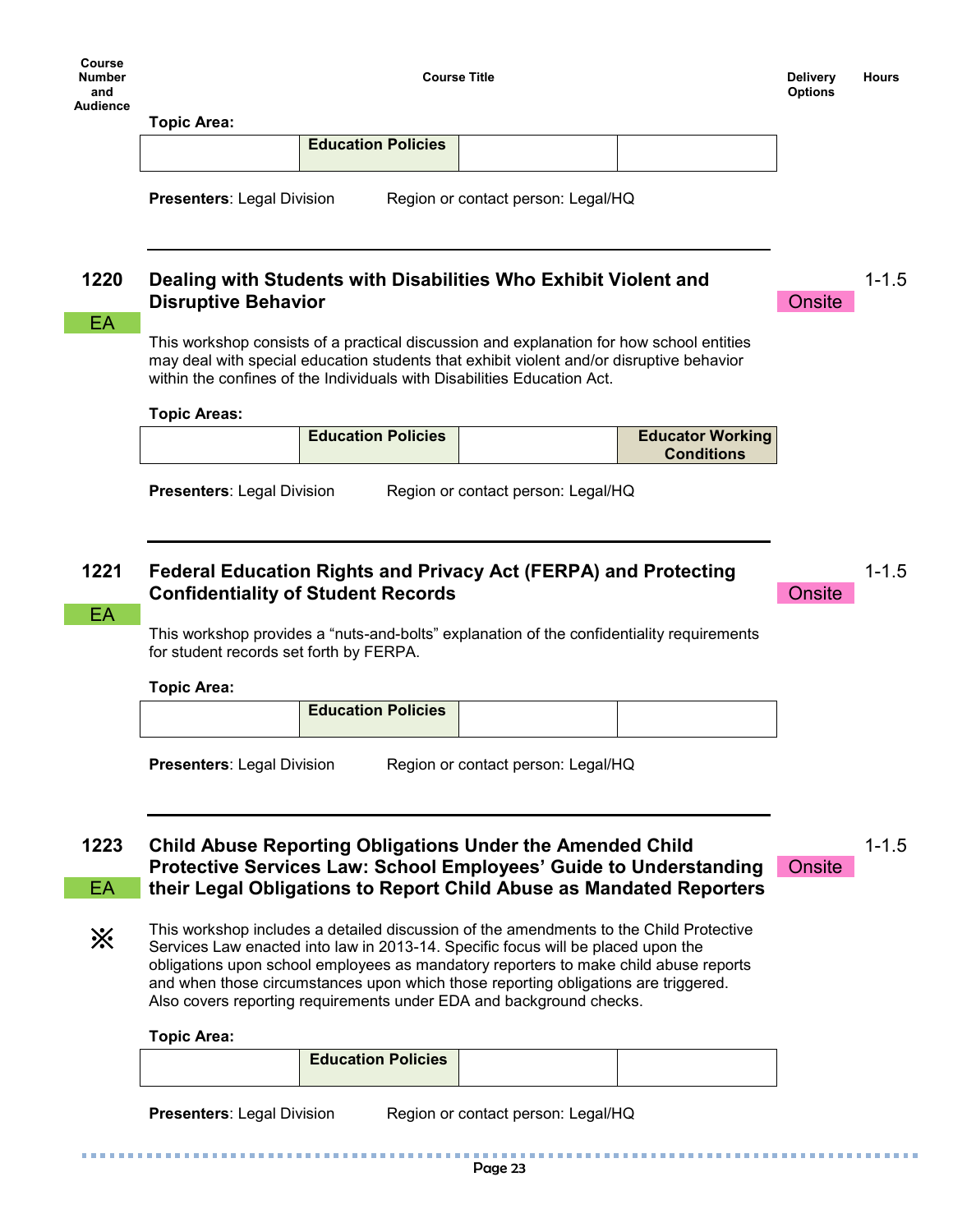**Onsite** 

1-1.5

1.5-3

#### **1289 The Myth of Teacher Tenure**

EA

※

This presentation will include a discussion of the areas of the law which may have an impact upon your tenure rights such as: (1) background checks; (2) dismissals under the School Code; (3) professional discipline; (4) maintenance of professional relationships; and (5) social networking and media.

#### **Topic Areas:**

| <b>Education Policies</b> | <b>Educator Working</b><br><b>Conditions</b> |
|---------------------------|----------------------------------------------|
| .                         | $\cdots$                                     |

**Presenters:** Legal Division Region or contact person: Legal/HQ Goodell, Keith Region or contact person: CW

#### **1321 Effective Reading Instruction Across the Content Areas**



The PA Core Standards call for students to independently read, analyze, and synthesize information from multiple texts and to the use evidence from the texts to formulate welldefended claims with clear evidentiary support. This session will present educators with information and tools to support reading instruction across the content areas. It includes a variety of specific strategies and take-away resources that content area teachers can immediately build into their lesson planning and actualize in their instruction.

#### **Topic Area:**

| <b>Art and Science of</b> |  |
|---------------------------|--|
| <b>Teaching</b>           |  |

**Presenter**: Clayton, Chris Region or contact person: HQ

#### **1322 Effective Writing Instruction Across the Content Areas**



※

The PA Core Standards call for students to independently read, analyze, and synthesize information from multiple texts and to the use evidence from those texts to independently write informational, narrative, and argumentative pieces of their own, formulated with welldefended claims and clear evidentiary support. Geared toward the MS and HS levels, this session will present teachers with information and tools to support writing instruction across the content areas. It includes specific instructional and assessment strategies and "take-away" resources that educators can immediately actualize into their lesson planning

**Topic Area:**

| <b>Art and Science of</b> |  |  |
|---------------------------|--|--|
| <b>Teaching</b>           |  |  |

and classroom instruction.

**Presenter:** Clayton, Chris Region or contact person: HQ

Page 24

**Onsite**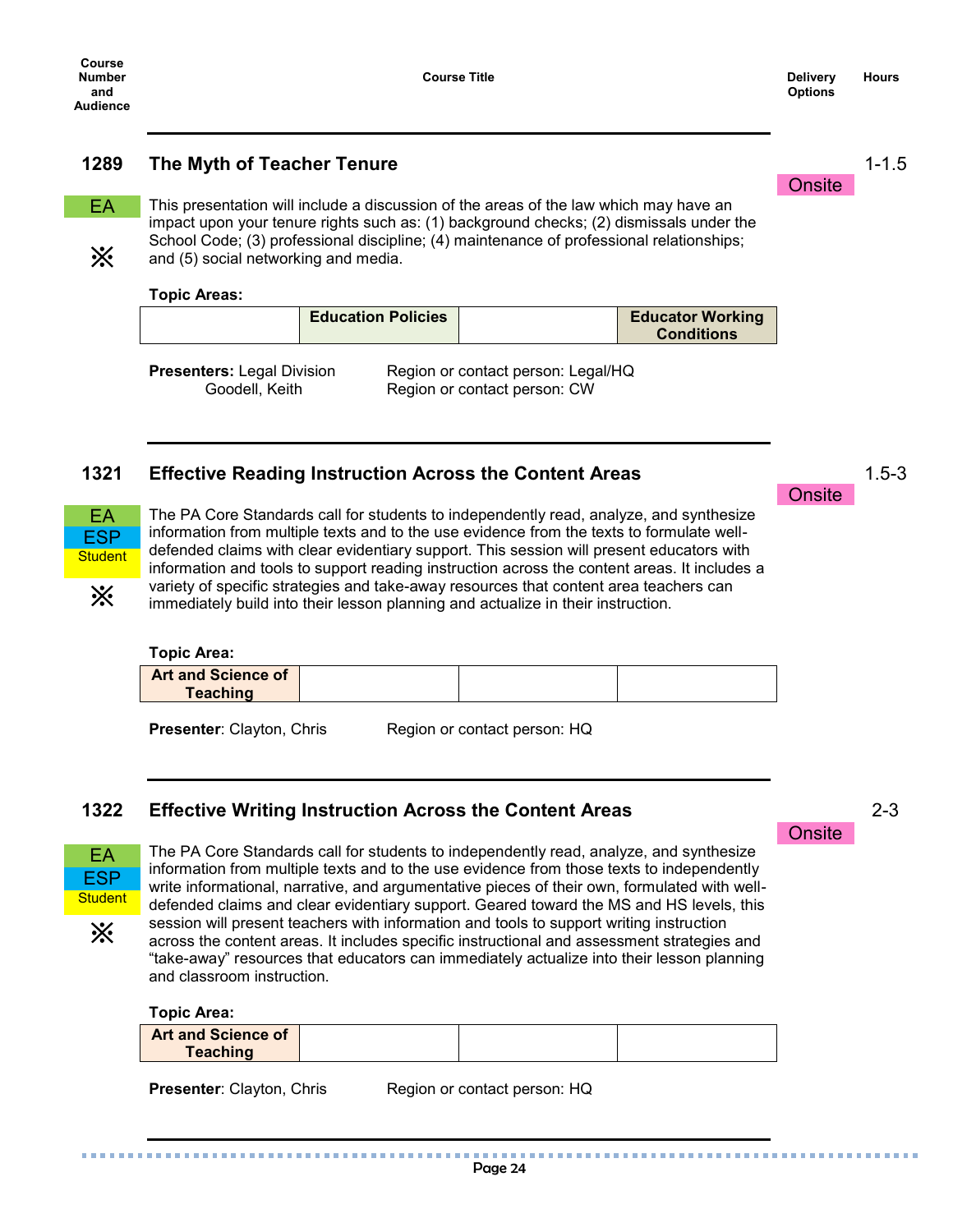**Onsite** 

1-2

## **1323 Effective Vocabulary Instruction Across the Content Areas**



The PA Core Standards present unique demands on students' ability to learn vocabulary and teachers' ability to teach it. In this session educators will come away with knowledge, strategies, and resources to help foster a successful school-wide vocabulary approach across the content areas, guided by both academic and content-area vocabulary. Word knowledge contributes significantly to reading comprehension and to general academic achievement, not only in reading and language arts but also across content areas. Students learn vocabulary best when teachers make consistent use of direct and indirect vocabulary instructional strategies. This session discusses the importance of comprehensive vocabulary instruction and provides examples of instructional tools and strategies that teachers can immediately apply in their classes.

## **Topic Area: Art and Science of Teaching**

**Presenter:** Clayton, Chris Region or contact person: HQ

## **1324 PA Core Standards: Instruction and Assessments Shifts and Resources in Math & Literacy**



This session will focus on helping educators make meaningful and strategic changes to their instructional and assessment practices by connecting learning about PA Core Standards to classroom instruction. The session will provide participants with background knowledge and a litany of strategies and "take away" instructional and assessment resources connected to the PA Core Standards in both math and literacy across content areas that can be actualized in their classrooms immediately.

#### **Topic Area:**

| <b>Art and Science of</b><br>Teaching |  |  |
|---------------------------------------|--|--|
|                                       |  |  |

**Presenter:** Clayton, Chris Region or contact person: HQ

## **1325 Effective Literacy Instruction Across the Content Areas**



※

This session will focus on the new PA Core Standards with approaches and resources to help educators challenge students in a variety of content areas to show evidence of learning in new ways. Literacy and what it means to be literate is changing dramatically as our world rapidly changes, and instructional shifts are required, especially for teachers who must now incorporate literacy into content areas; consequently, discussion and encompass, depending on time, literacy instructional and assessment strategies and resources for educators in reading, writing, vocabulary development connected to the various type of texts used in a myriad of content areas.

**Onsite** 

**Onsite** 

2-5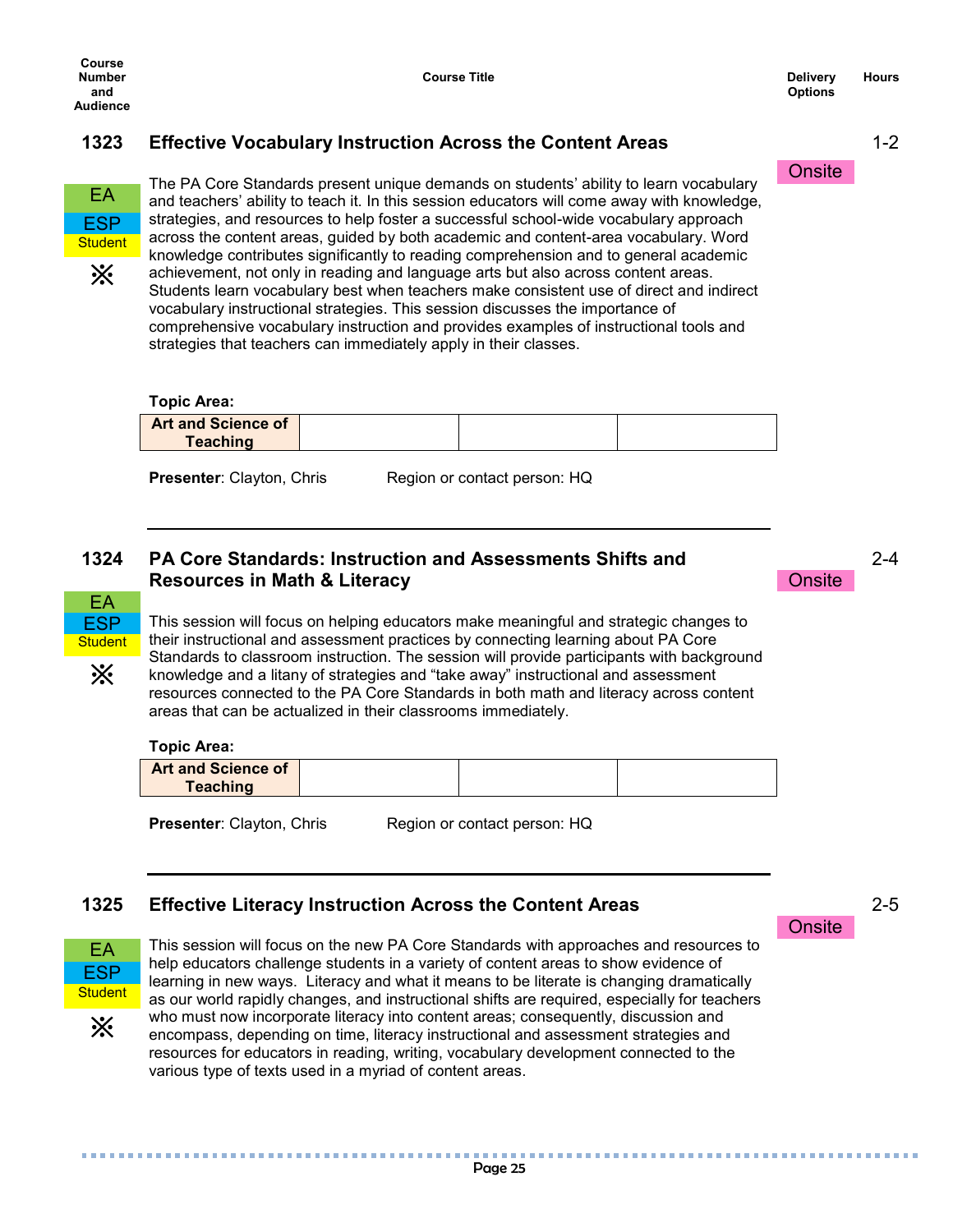**Course Title Delivery Delivery** 

**Onsite** 

1.5-3

#### **Topic Area:**

| I VIIU NI GA.                         |                              |  |
|---------------------------------------|------------------------------|--|
| <b>Art and Science of</b><br>Teaching |                              |  |
| <b>Presenter: Clayton, Chris</b>      | Region or contact person: HQ |  |

**1326 Close Reading Instruction, Text Complexity and Text Dependent Analysis**



※

This session will focus on emerging instructional techniques and strategies often commonly referred to as a "Close Reading" with its use of text-dependent questions and aim of increasing text-complexity levels for students. The PA Core Standards call for students to independently read, analyze, and synthesize information from multiple texts and to the use of evidence from the texts to formulate well-defined claims with clear evidentiary support. A "Close Read" can serve as a central tool for educators to help students develop these skill-sets. In addition to close reading instructional strategies and resources, in this session educators will also walk away with knowledge and resources to help write and evaluate text-dependent questions, as well as links to lesson materials. Participants will examine techniques to move students to more in-depth text structure analysis and text complexity.

#### **Topic Area:**

|                 | <b>Art and Science of</b> |  |
|-----------------|---------------------------|--|
| <b>Teaching</b> |                           |  |

**Presenter**: Clayton, Chris Region or contact person: HQ

## **1327 A "Balanced Literacy & Numeracy" Approach to Literacy & Numeracy Instruction**

1.5-3

**Onsite** 

EA ESP **Student** 

※

This course is designed to engage teachers in taking a Balanced Literacy & Numeracy approach to their instruction. This approach is grounded in the Gradual Release of Instructional Responsibility model where responsibility to learn and perform is gradually released from teacher to students. This session will also discuss the philosophical and pedagogical alignment of a Balanced Literacy & Numeracy approach with the new PA Core Standards for literacy and the PA Educator Effectiveness teacher evaluation system.

**Topic Area:**

. . . . . . . . . . . . . . . . .

| <b>Art and Science of</b> |  |  |
|---------------------------|--|--|
| <b>Teaching</b>           |  |  |

..............

**Presenter**: Clayton, Chris Region or contact person: HQ

医皮肤细胞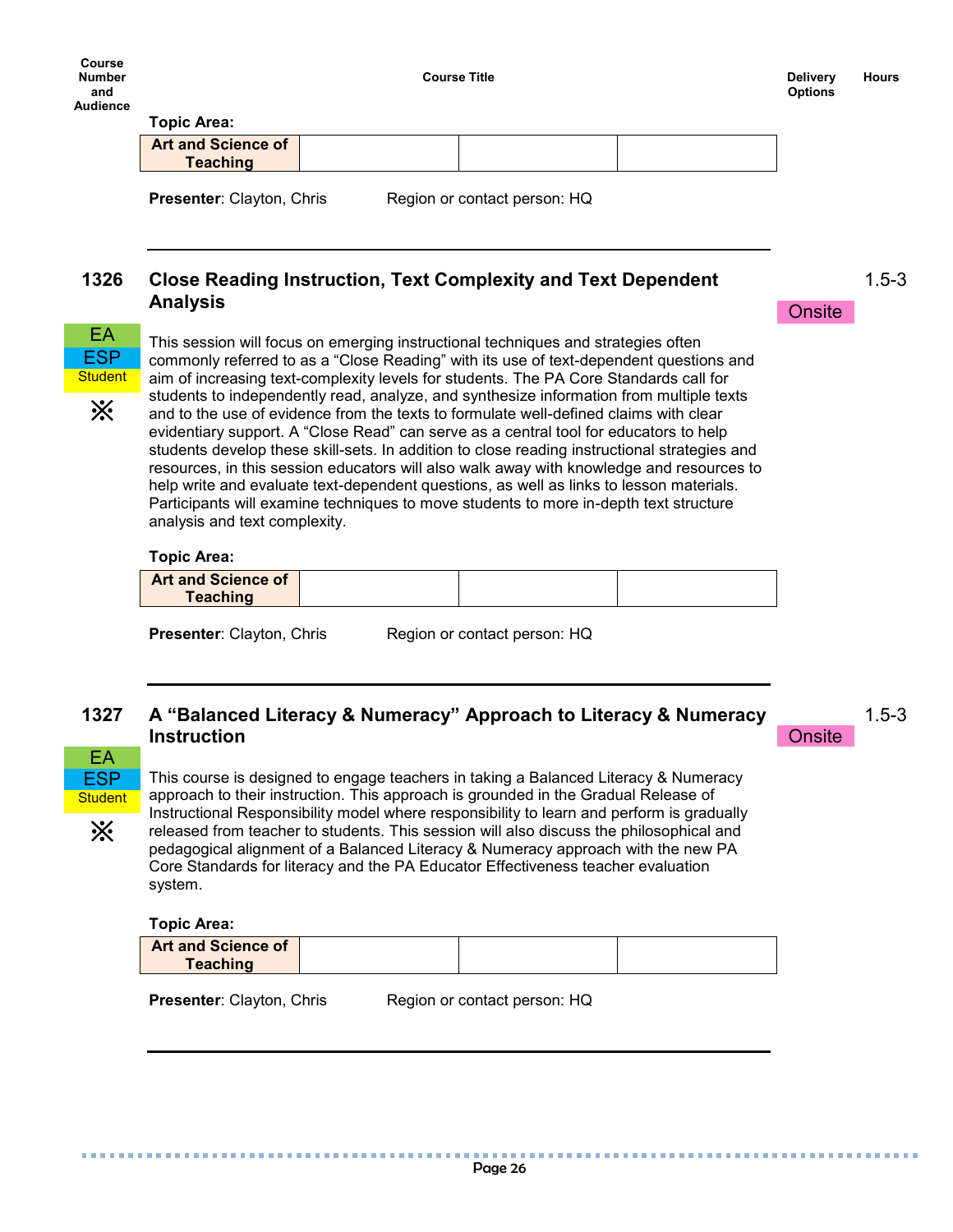**Course Title Delivery Delivery** 

**Onsite** 

1.5-3



※

## **1328 Balanced Assessment and Empowering Student Ownership of their Learning Through Metacognitive Strategies Connected to their Assessment Data**

Participants will take home strategies and techniques about creating and implementing a balanced assessment approach in their classrooms to generate specific student data that informs both the teacher and each respective student about their strengths and specific targets for improvement, while engendering an emphasis on growth and learning from mistakes or misunderstandings in the classroom. Teachers will leave with both theoretical strategies/concepts and tangible examples as models.

## **Topic Area:**

| <b>Teaching</b> |  |
|-----------------|--|

**Presenter:** Clayton, Chris Region or contact person: HQ

## **1329 Differentiated Instruction: What Is It and How Do I Do it Effectively with My Students?**



※

Effectiveness as a teacher is now more than ever predicated on the teacher's ability to meet the needs of a wide range of students. Effective teachers must know the standards and their students, and it is the standards and the needs of the students that should determine instructional decisions. Programs, materials, and resources should not guide curriculum and instruction. This course is specifically tailored to provide secondary teachers research-based and teacher friendly approaches, materials, and resources to differentiate their instruction to meet the needs of a particular group of students and the standards being taught.

#### **Topic Area:**

| <b>Art and Science of</b> |  |
|---------------------------|--|
| <b>Teaching</b>           |  |

**Presenter:** Clayton, Chris Region or contact person: HQ

## **1331 Text-Centered Socratic Seminar**



This session introduces Socratic Seminars and presents practical methods for implementing the approach in classrooms to help students investigate multiple perspectives in texts, as Socratic seminars function most effectively in today's PA Core era with authentic texts that invite authentic student inquiry. Participants will leave the session with an understanding of what Socratic Seminars are and resources to begin to implement them in their own classroom.

#### **Topic Area:**

| Teaching |
|----------|
|----------|

**Presenter:** Clayton, Chris Region or contact person: HQ

1-2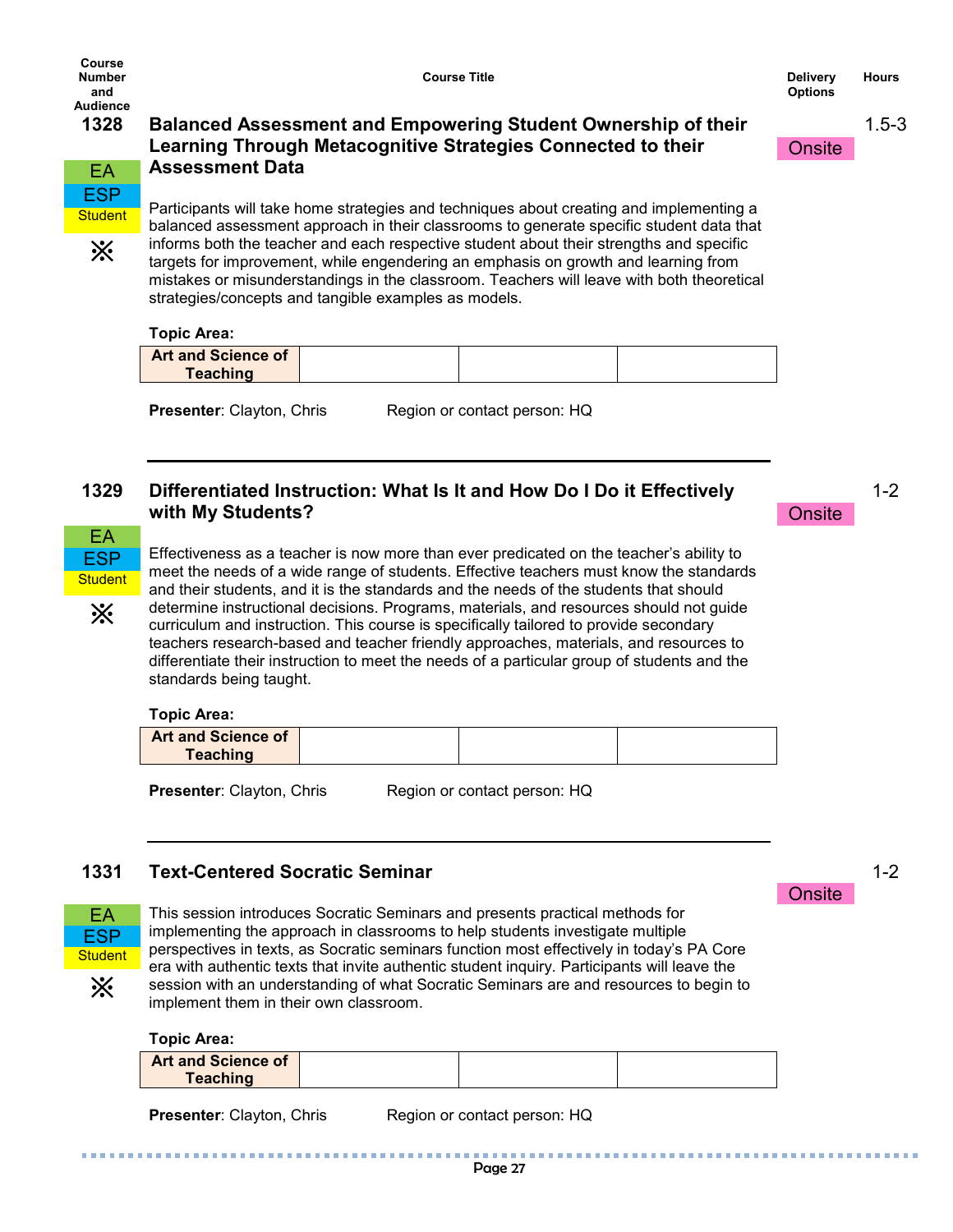**Onsite** 

1-3

1.5-3

## **1332 Professional Learning Communities (PLCs) 101**



※

This session will be an overview of Professional Learning Communities and much more! Participants will walk away with an enhanced understanding of PLCs along with multiple strategies and resources that are available to sharpen their skills in PLC specific aspects, such as, shared mission, norms, values, collaborative SMART goals, enhanced meeting structures and protocols, group data analysis processes, PLC RTI resources, and more.

#### **Topic Areas:**

| <b>Art and Science of</b> | <b>Culture and</b>       |  |
|---------------------------|--------------------------|--|
| <b>Teaching</b>           | <b>Climate of School</b> |  |

**Presenter:** Clayton, Chris Region or contact person: HQ

## **1333 Technology's Shifting Role in Education Today 1.0**



In this session we will explore the rapidly evolving and changing role that technology is playing in our daily lives and its connection to the field education and the practice and craft of teaching. Included will be a discussion of the shift inherent in moving from "institutionally organized" to more "self-organized" educational practices and the integral role that technology has played and is playing in this monumental shift. From "BYOD" (Bring your own device) to "1 to 1" (one device for each student provided by the district) to "Blended Learning" and "Flipped Classrooms," this session will focus on exploring these educational technology paradigms of instruction and will present attendees with information, strategies, and "take-away" tools and resources that educators can immediately actualize into their planning and instruction.

#### **Topic Area:**

| <b>Art and Science of</b> |  |  |
|---------------------------|--|--|
| <b>Tenching</b><br>eacn   |  |  |

**Presenter**: Clayton, Chris Region or contact person: HQ

## **1334 Student Achievement and Poverty**



This session examines socio-economic status and student achievement in Pennsylvania and looks at approaches and interventions that are being implemented to help "close the achievement gap" for students around the country. Participants will leave the session with a better understanding of the facts and helpful knowledge and resources related to poverty and student achievement.

#### **Topic Areas:**

| Teaching | <b>Art and Science of   Education Policies</b> |  |  |
|----------|------------------------------------------------|--|--|
|----------|------------------------------------------------|--|--|

**Presenter:** Clayton, Chris Region or contact person: HQ

**Onsite**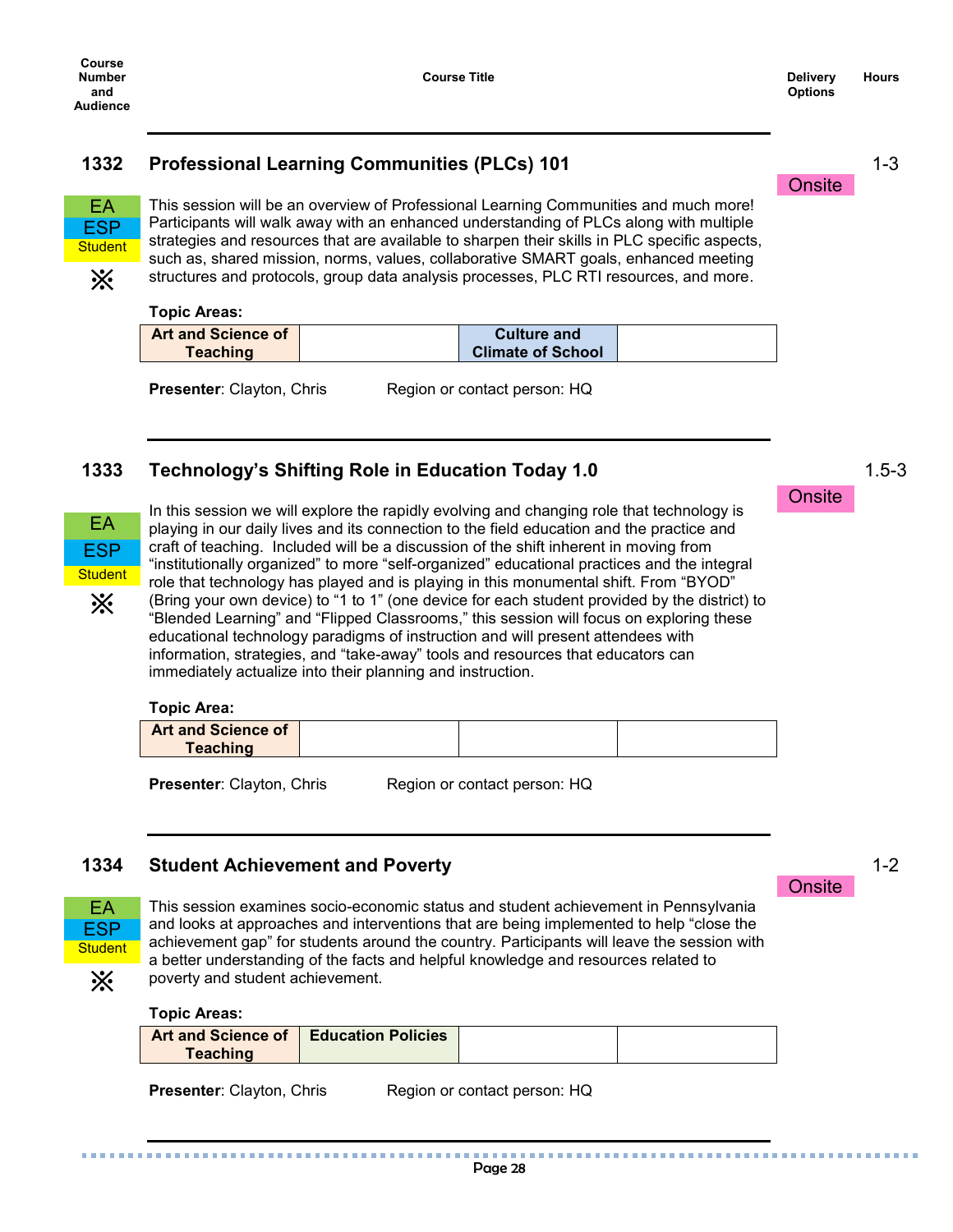**Options Hours**

## **1335 PA's Educator Effectiveness Teacher Evaluation System**



**Student** 

※

This session provides participants with an overview of the Pennsylvania Educator Effectiveness System. Participants will learn how the system works and the elements that comprise it, including elements such as Danielson's Framework for Teaching, the School Performance Profiles (SPPs), Student Learning Objectives (SLOs), Pennsylvania Value-Added Assessment System (PVAAS), and more.

#### **Topic Area:**

**Presenter:** Hull, Bradley Region or contact person: HQ

## **1336 Fostering a "Growth Mindset" with Students in the Classroom Today**



EA This session is centered on the Mary Cay Ricci book entitled "Mindsets in the Classroom," Online and explores the importance of cultivating a growth mindset in the classroom with students, teachers, and parents. Participants will emerge from the session with an understanding of growth and fixed mindsets and be armed with knowledge and resources to effectively implement productive "mindsets" in their classrooms.

#### **Topic Area:**

| <b>Art and Science of</b> |  |  |
|---------------------------|--|--|
| Teaching                  |  |  |
|                           |  |  |

**Presenter:** Clayton, Chris Region or contact person: HQ

## **1338 Technology in Education Today 2.0: Web Resources & Apps for Today's Digital Age Educators and Students**



※

EA Already on board with getting devices in classrooms? If so, then in this session we will Chline explore the rapidly evolving and changing role that technology is playing in our daily lives and its connection to the field of education and the practice and craft of teaching. Included will be a discussion of the shift inherent in moving from "institutionally organized" to more "self-organized" educational practices and the integral role that technology has played and is playing in this monumental shift. From "BYOD" (Bring your own device) to "1 to 1" (one device for each student provided by the district) to "Blended Learning" and "Flipped Classrooms," this session will focus on exploring these educational technology paradigms of instruction and will present attendees with information, strategies, and "takeaway" tools and resources that educators can immediately actualize into their planning and instruction. Beginning with "why" technology should be used in the classroom with a myriad of web-based and app resources that teachers can use to effectively integrate devices into the classroom.

Page 29

1-3



**Onsite** 

**Onsite** 

1

1-2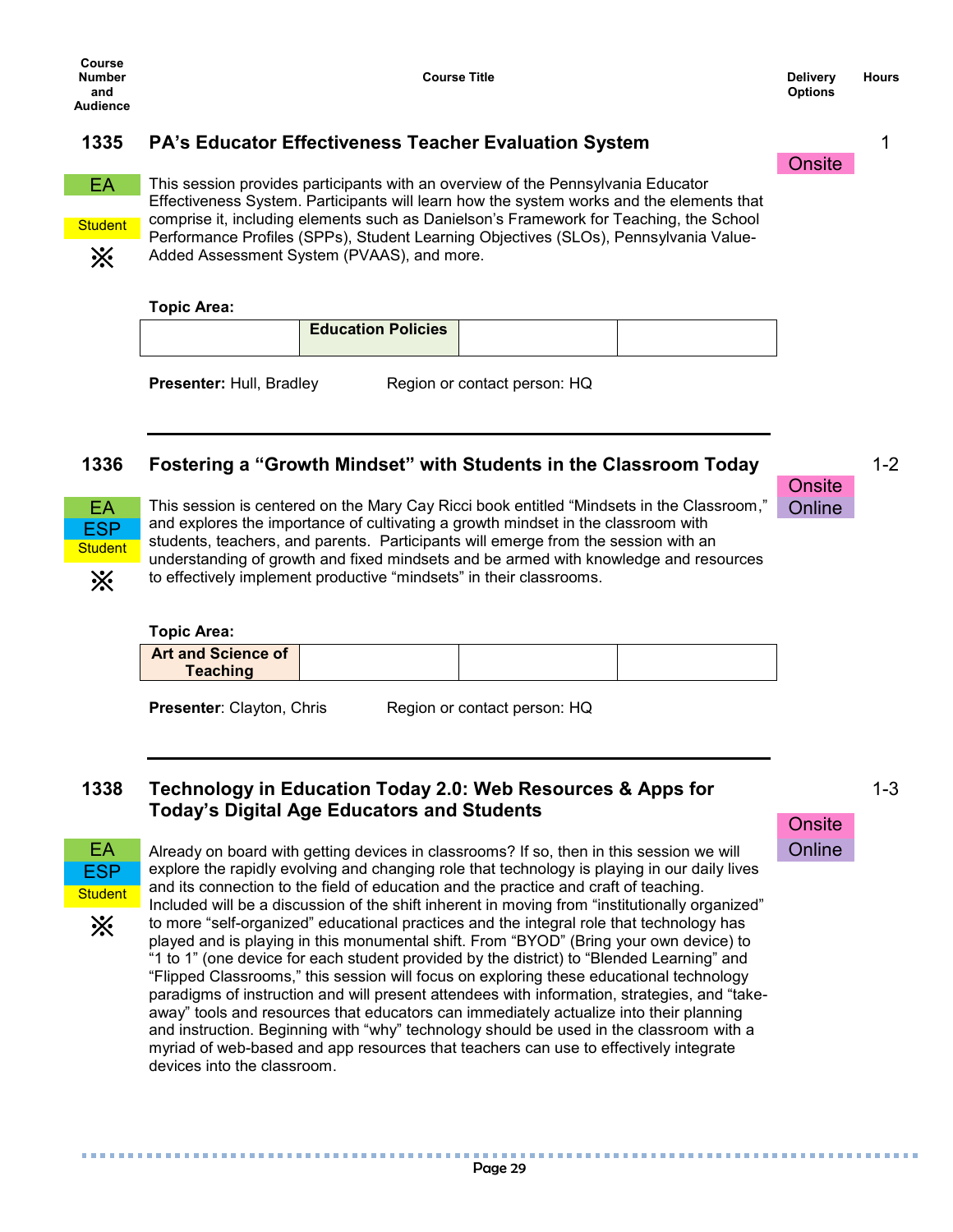**Options Hours**

1-1.5

1-1.5

**Onsite** 

**Onsite** 

#### **Topic Area:**

| <b>Art and Science of</b> |  |  |
|---------------------------|--|--|
| Teaching                  |  |  |

**Presenter**: Clayton, Chris Region or contact person: HQ

#### **1339 Every Student Succeeds Act (ESSA): What it is and what does it mean?**



This session explores the newly adopted federal ESSA law that has replaced "No Child Left Behind" (NCLB) as the law of the land within the Elementary and Secondary Education Act. Participants will get an overview of the ESSA, its background and how it came to be, and the policy shifts that this new law will usher in to the landscape of public education and for educators across the country.

#### **Topic Area:**

| <b>Education Policies</b> |  |
|---------------------------|--|
|                           |  |

**Presenter:** Hull, Bradley Region or contact person: HQ

## **1340 Effective Instruction: What does the research tell us are the most effective instructional approaches, strategies, and techniques?**



EA This session will explore what current research tells us are effective instructional Chline strategies and what does not work. Within the session, participants will delve in to the works of Robert Marzano, Doug Lemov ("Teach Like a Champion 2.0"), John Hattie ("Visible Learning") and other titans of educational research to explore the most effective instructional approaches, strategies, and techniques for educators to implement within their classrooms.

#### **Topic Area:**

| Teaching |  | <b>Art and Science of</b> |  |  |  |
|----------|--|---------------------------|--|--|--|
|----------|--|---------------------------|--|--|--|

**Presenter:** Clayton, Chris Region or contact person: HQ

## **1341 Student Inquiry Centered Instruction, including introduction to PBL, Design Thinking, Genius Hour, and Maker Movement**



**Onsite** 



※

This session provides an introduction for teachers to developing instruction for students that is student-centered with their own authentic inquiry as the driver. Participants will be introduced to and have an opportunity to explore resources such as Literacy Design Collaborative (LDC) and Mathematics Design Collaborative (MDC), Problem/Project Based Learning (PBL) as well as introduction to and resources for Design Thinking,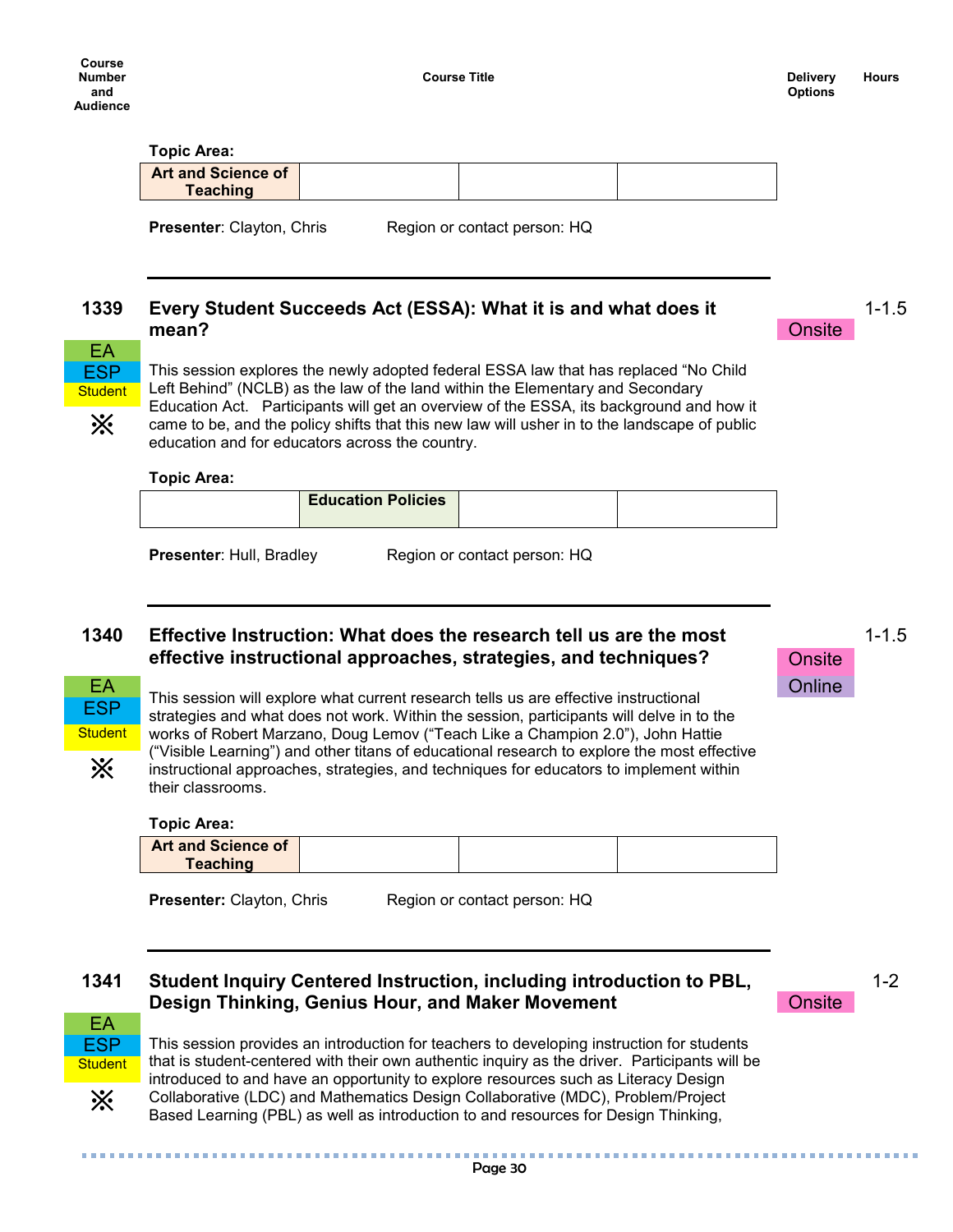**Course Title Delivery Delivery** 

1-2

1-2

**Onsite** 

**Onsite** 

Genius Hour, and Maker Movement for the development and actualization of studentcentered instruction in their own classroom.

#### **Topic Area:**

| <b>Art and Science of</b> |  |
|---------------------------|--|
| Teaching                  |  |

**Presenter:** Clayton, Chris Region or contact person: HQ

## **1342 Technology in the Classroom Today 3.0: Taking My Ed Tech to the Next Level**



※

Looking for a session that introduces you to some of the latest digital tools, websites, and apps? Want to explore why and how you might use them? Well, 3.0 is for you, as attendees will come away from the session with dozens of cool digital tools and resources that will work on almost any device to help manage the classroom, differentiate instruction and content, organize and create projects, help students to get organized, communicate with parents and students, and much more.

#### **Topic Area:**

| <b>Art and Science of</b> |  |  |
|---------------------------|--|--|
| <b>Teaching</b>           |  |  |

**Presenter:** Clayton, Chris Region or contact person: HQ

## **1345 Mode Switching" for Today's Digital Learner**

This session will help teachers think through working with learners on effectively switching "modes" of digital communication, both through the lens of being a consumer of digital texts and a producer. The session will explore working with students to become critical consumers and producers of texts in vehicles such as YouTube, Facebook, Twitter, Snapchat, Instagram, and a variety of other applications in order to help create highly skilled and critically literate 21st century citizens. EA

#### **Topic Area:**

| <b>Art and Science of</b> |  |  |
|---------------------------|--|--|
| <b>Teaching</b>           |  |  |
|                           |  |  |

**Presenter:** Clayton, Chris Region or contact person: HQ

## **1346 Equity Audits: What are they and how can they be used to create more equitable and excellent schools?**

**Onsite** 

1-2

EA

Attendees of this session will come away with an understanding of what equity audits are, how they can be implemented, and the powerful role they can play in creating excellent and equity-focused schools. Participants will also leave the session with knowledge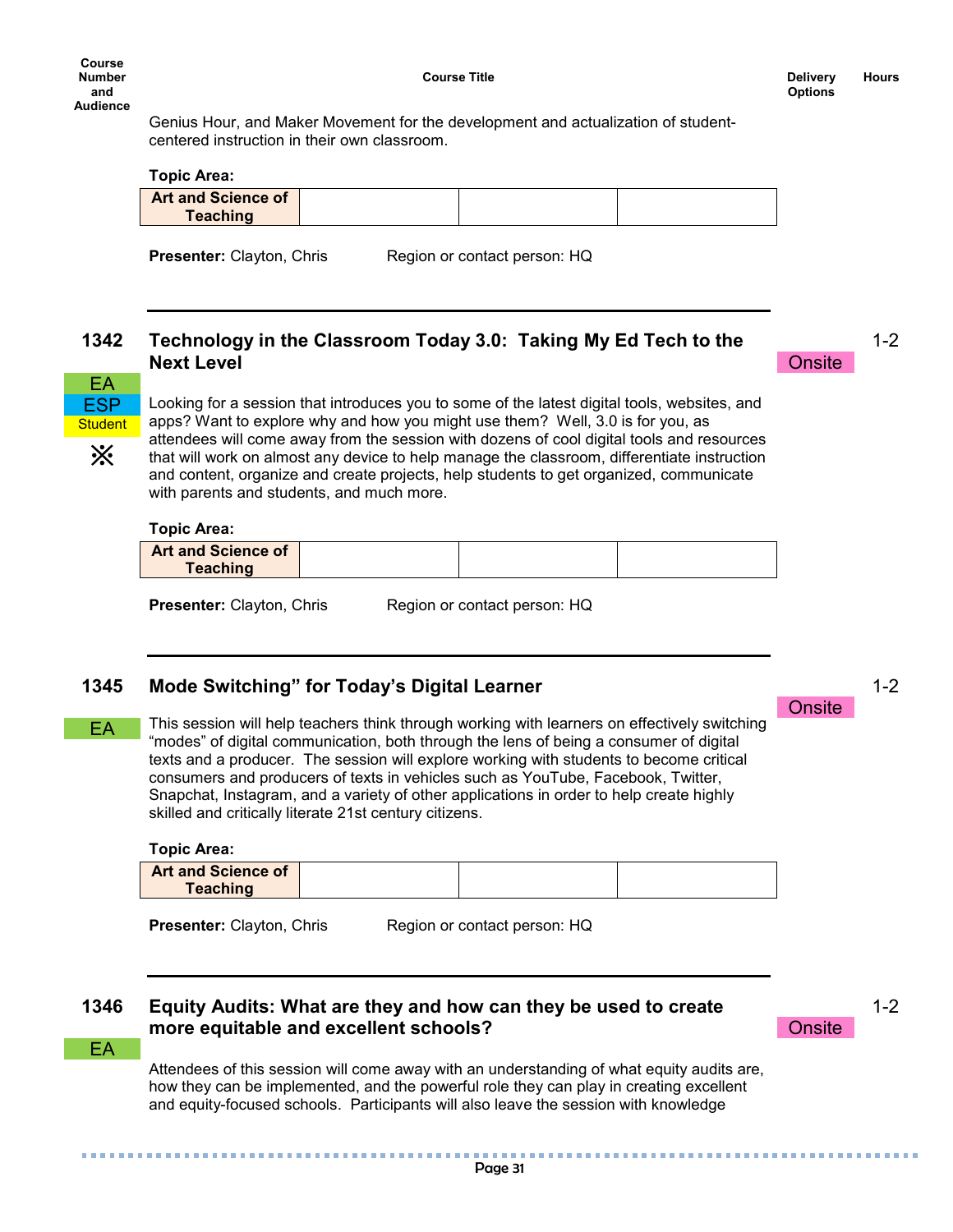about and access to pertinent resources, templates, and models of effective equity audit instruments utilized by school systems around the country.

#### **Topic Areas:**

| <b>Education Policies</b> | <b>Culture and</b><br><b>Climate of School</b> |  |
|---------------------------|------------------------------------------------|--|
|                           |                                                |  |

**Presenter:** Clayton, Chris Region or contact person: HQ

## **1347 Degrees Not Debt: How do I more effectively manage my student loan debt, including loan forgiveness, income-driven repayment and other programs to help?**

1-2

1.5

**Onsite** 

**Onsite** 

With seven out of 10 college graduates owing an average \$30,000 in student loans, student debt is no longer just a burden — it's become a barrier to the American Dream. This session will help educators and aspiring educators be more informed about and more effectively manage their student debt. It will provide resources and information about public service loan forgiveness, income driven repayment options, and increased use of grants to help more effectively and proactively manage student loan burdens. **Student** 

#### **Topic Area:**

#### **PERSONAL DEVELOPMENT: NOT ACT 48 OR CHAPTER 14 ELIGIBLE TOPIC AREA**

**Presenter:** Clayton, Chris Region or contact person: HQ

## **1348 Classroom Management: Could Your Mental Set Need a Reset?**

EA

※

Good classroom management techniques are essential to foster a positive learning experience. Every year we find teachers that have been pushed and pulled all year long. Eventually a teacher lashes out in a way that then puts the teacher in a bad position of not maybe having made the best decision. This leads to the teacher spending sleepless nights full of worry until the situation is resolved. This session will review research-based classroom management techniques that will reinforce all of the great things you are already doing while reminding you of things you haven't recently implemented. It will also allow for dialogue with colleagues from the Region to talk about things that practically work and how to keep yourself centered when the year starts to be trying.

#### **Topic Area:**

..............

| <b>Art and Science of</b> |  |  |
|---------------------------|--|--|
| <b>Teaching</b>           |  |  |

| Presenters: Fecho, Cori | Region or contact person: E  |
|-------------------------|------------------------------|
| Goodall, Keith          | Region or contact person: CW |
| Tuinstra, Tim           | Region or contact person: CW |
| Zabielski, Bed          | Region or contact person: NE |
| Cholish, Steve          | Region or contact person: E  |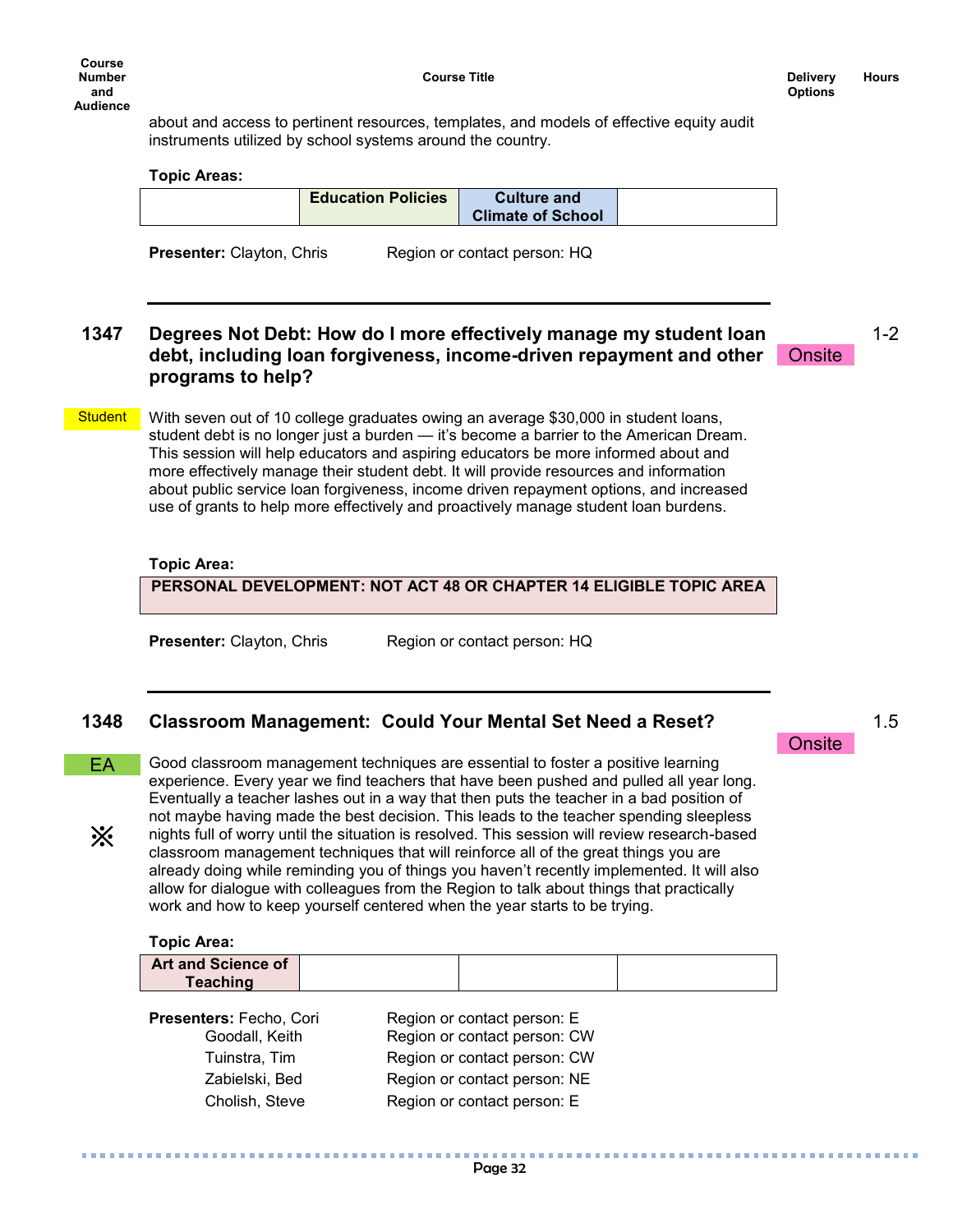## **NEW** EA ESP

## **1349 Escape—Creativity in the Classroom**

Solve the puzzles  $\sim$  Find the key  $\sim$  Escape the room. Participants will have 60 minutes to escape the room. When used in the classroom, this learning tool is part education, part team-building exercise and part problem solving, all while teaching students about their curriculum.

#### **Topic Areas:**

| <b>Art and Science of</b> | <b>Culture and</b>       |  |
|---------------------------|--------------------------|--|
| Teaching                  | <b>Climate of School</b> |  |

**Presenter:** Jeff Grinaway Region or contact person: MW



## **1350 Bystander Intervention Training**

Bullying is a topic that is consistently in the headlines but is difficult topic to address and eliminate. Being the bystander that intervenes is a best first step to combatting the problem and providing support to a victim to end the abuse. The problem is that when you are the person witnessing a situation it sometimes becomes difficult to act. This training will focus on talking about hurdles that keep us from intervening in all different kinds of bullying situations that involve adults and students. We will also discuss trusting your instincts and strategies that help make intervening easier. Finally, we will practice some scenarios to help you be at ease with intervening.

#### **Topic Area:**

|  | <b>Culture and</b>       |  |
|--|--------------------------|--|
|  | <b>Climate of School</b> |  |
|  |                          |  |

**Presenter:** Fecho, Cori Region or contact person: E



## **1352 What's Your Storri? Educators Using Narrative to Unpack Wobble Moments in Their Practice**

As you teach, invariably you will encounter wobble moments, those instances where a student says or does something that causes you to stop and pay attention. These moments, if captured in a narrative and reflected on systematically, can provide profound insight into how you teach and how your students learn. In this workshop, we explore wobble moments, examine examples of narratives depicting such moments, write your own wobble story and use an oral inquiry process to help you gain multiple perspectives on your classroom. In addition, we will explore the STORRI website as a possible destination for sharing wobble stories.

**Topic Area:**

| <b>Art and Science of</b><br><b>Teaching</b> |  |  |
|----------------------------------------------|--|--|
|                                              |  |  |

**Presenter:** Fecho, Cori Region or contact person: E

Page 33

**Onsite** 

**Onsite** 

*<u>ALCOHOL: 1999</u>* 

**Onsite**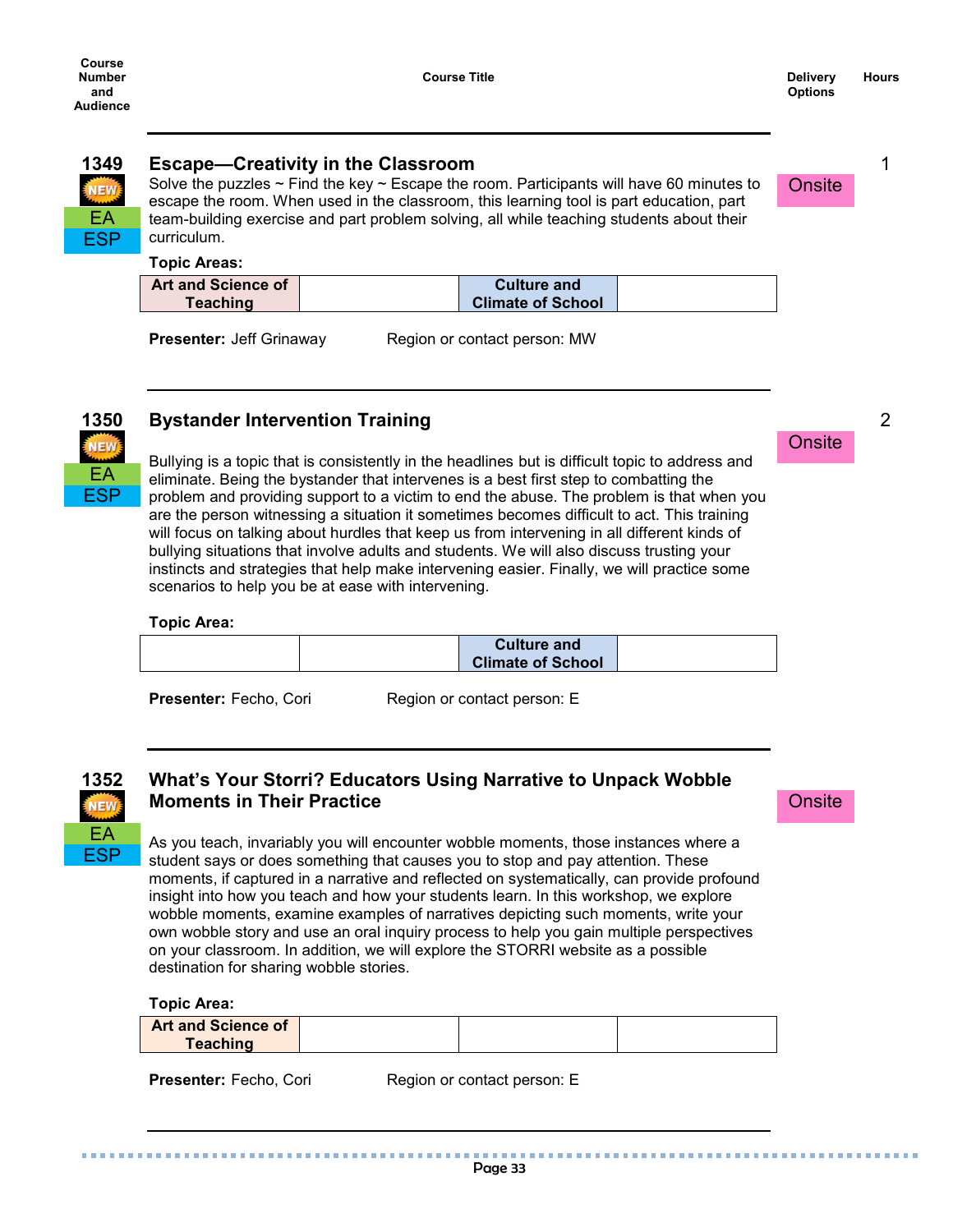**Onsite** 

1

1



## **1354 Student Diversity: A Practical Tool for Everyday Problem Solving**

Diversity and inclusion are central topics in discussions about our education system and our country. This session explores what it means to achieve competency in understanding and moving fluently through diversity issues. What is the appropriate vocabulary? How do we respectfully talk about the host of topics around diversity and inclusion? Participants will walk away with greater capacity to solve challenges they face every day in their classrooms and schools around these issues.

#### **Topic Area:**

|  | <b>Culture and</b>       |  |
|--|--------------------------|--|
|  | <b>Climate of School</b> |  |

**Presenter:** Hull, Bradley Region or contact person: HQ



## **1357 Teaching Post-Truth: The Empathy Advantage, Empirical Facts, and Activism**

Participants will be empowered to teach and model emotional awareness and empathy, teach and be media literate, and advocate for such programs. The presentation reviews the reported changes in bullying and harassment before and after the 2016 election. The session includes a brief lesson on implicit bias and the pervasiveness of stereotypes to help educators understand their own perspective prior to helping students prevent bullying by teaching empathy. Then, this session asks participants to focus on why we are all responsible to support "facts" as they relate to teaching standards. Finally, the discussion turns to how we may all personally advocate for ourselves and for students.

#### **Topic Areas:**

| <b>Art and Science of</b> | <b>Culture and</b>       |  |
|---------------------------|--------------------------|--|
| <b>Teaching</b>           | <b>Climate of School</b> |  |

**Presenter:** Jones, Mary Ellen Region or contact person: SW



## **1358 Dealing with Violent Students and Violent Situations**

This workshop consists of a practical discussion and explanation of how to deal with violent students in our classroom and/or violent situations that arise in school buildings. We discuss practical steps to dealing with minor situations and also consider steps to take when situations begin to escalate.

**Topic Areas:**

| <b>Education Policies</b> | <b>Culture and</b><br><b>Climate of School</b> |  |
|---------------------------|------------------------------------------------|--|
|                           |                                                |  |

**Presenter:** Fecho, Cori Region or contact person: E

Page 34

**Onsite**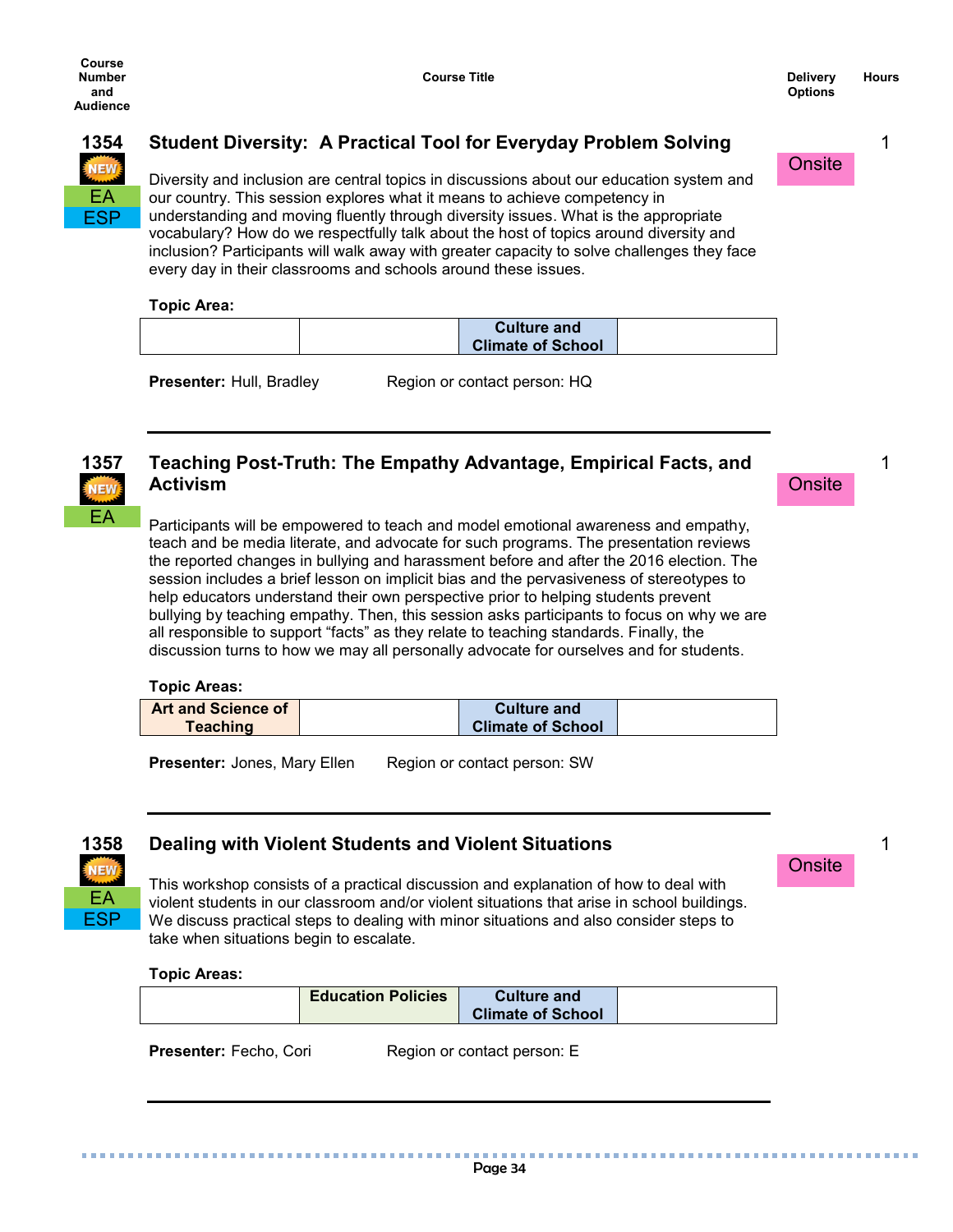

## **1359 Special Populations Update: What Is the State of Special Education/Special Populations in 2018-19?**

What are the initiatives, legislation, and litigation impacting your schools and more specifically, your classroom? This session provides information to PSEA members regarding trends and practices in the field today.

#### **Topic Area:**

| <b>Education Policies</b> |  |
|---------------------------|--|
|                           |  |

**Presenter:** Petruzzi, Judith Region or contact person: HQ



## **1360 Anxiety!**

It is on the rise and spread throughout the nation. This session shares information about anxiety, examines how it is impacting our school-aged children (and sometimes the adults working with them) and discusses some practices and strategies to work with students to overcome this debilitating condition.

#### **Topic Area:**

| <b>Culture and Climate</b> |  |
|----------------------------|--|
| school                     |  |

**Presenter:** Petruzzi, Judith Region or contact person: HQ

EA ESP

## **1361 What Makes Them Tick?**

All of our students have different brains, and they learn differently. This session shares some of the latest brain research and discusses strategies for students with a variety of impairments. Based on Eric Jensen's research, we discuss approaches to empower your most frustrating students!

#### **Topic Area:**

| <b>Art and Science of</b> |  |  |
|---------------------------|--|--|
| <b>Teaching</b>           |  |  |

**Presenter:** Petruzzi, Judith Region or contact person: HQ



## **1362 Poverty: Considerations for the School Environment**

This professional development opportunity shares information regarding the impact of poverty upon the students we educate. An overview of poverty in the United States is followed by information on how to put research-based practices to use in supporting this population of at-risk learners.

## **Onsite**

Onsite

1-1.5

2

**Onsite**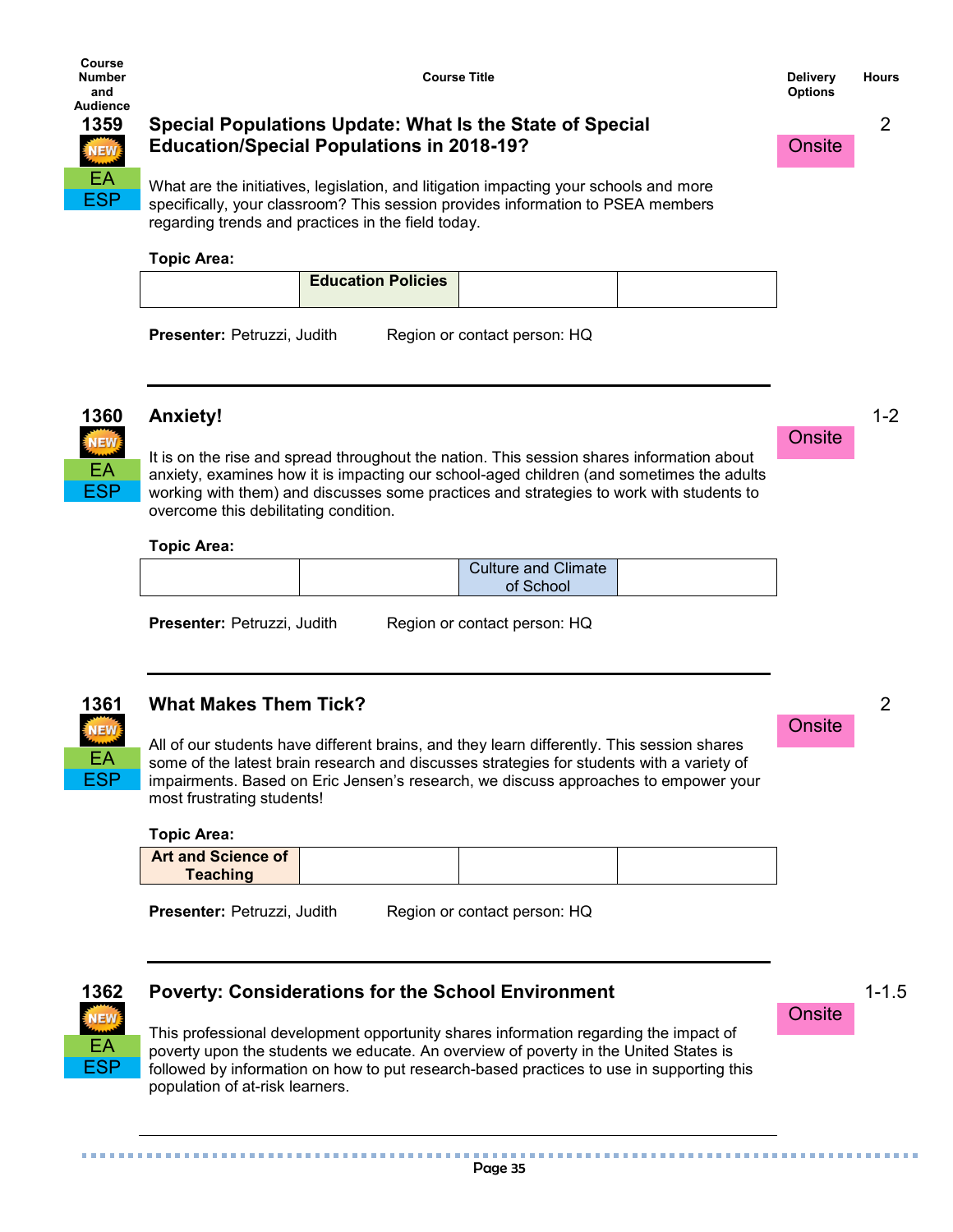EA ESP Onsite

1-2

#### **Topic Area:**

| <b>Art and Science of</b> | <b>Culture and</b>       |  |
|---------------------------|--------------------------|--|
| <b>Teaching</b>           | <b>Climate of School</b> |  |

**Presenter:** Petruzzi, Judith Region or contact person: HQ

## **1363 The Brain/Learning Connection: So Much to Learn, So Little Time**

This session examines strategies and tools that support students in a variety of educational settings. Through research on how the brain functions, we can now identify what works to support student learning. Fill your bag with research proven ideas to suppose students across the educational environment!

#### **Topic Area:**

| <b>Art and Science of</b> |  |  |
|---------------------------|--|--|
| <b>Teaching</b>           |  |  |
|                           |  |  |

**Presenter:** Petruzzi, Judith Region or contact person: HQ



EA

. . . . . . . . . .

## **1364 Writing Legally Strong IEPs**

IEPs are the backbone of special education. Using suggestions, guidelines, and examples from PDE, PaTTAN, and LRP, this session explores all sections of the IEP and the needed documentation and information to create a strong IEP.

#### **Topic Area:**

|--|

**Presenter:** Petruzzi, Judith Region or contact person: HQ

**1365 Special Education Q & A with Discussion**

You've got questions…let's collaborate on answers. This session is designed to collectively problem-solve and discuss a myriad of issues related to the education of special student populations.

#### **Topic Areas:**

| <b>Art and Science of</b> | <b>Education Policies</b> | <b>Culture and</b>       | <b>Educator Working</b> |
|---------------------------|---------------------------|--------------------------|-------------------------|
| <b>Teaching</b>           |                           | <b>Climate of School</b> | <b>Conditions</b>       |

**Presenter:** Petruzzi, Judith Region or contact person: HQ

Page 36

**Onsite** 

3

1-3

. . . . . . .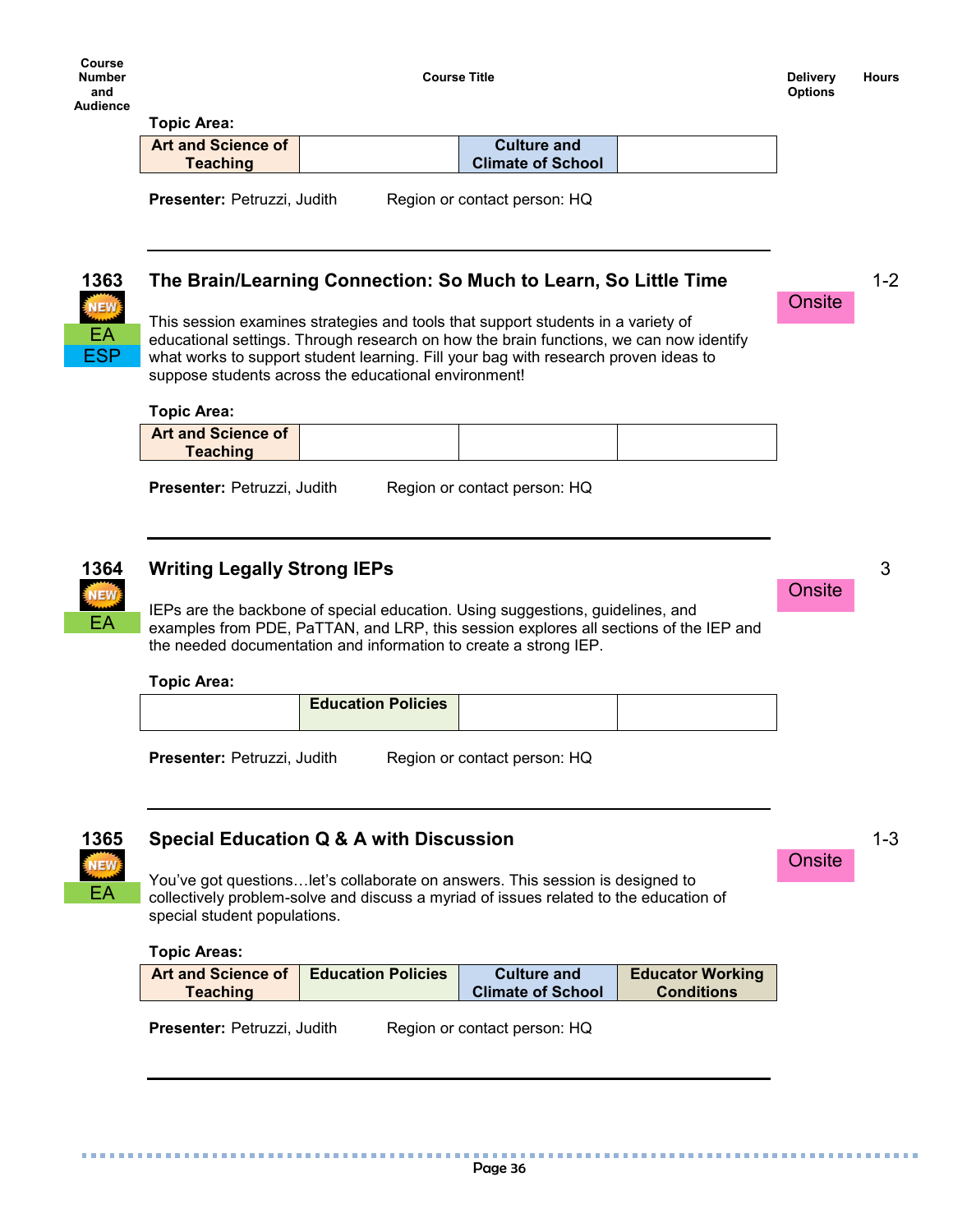**Onsite** 

1.5

1

1



**Course** 

## **1366 Living in Distinguished III: Active Responses to Supervisors after Act 55**

Using the changes to furlough and recall under Act 55 as a backdrop, this session empowers members on how to effectively respond to supervisor commentary about professional practice in the evaluation process. Participants also discuss improvement planning. This active writing workshop helps members eliminate the passive experience of accepting observations and encourages participation and ownership of the evaluation process to succeed.

#### **Topic Areas:**

|                 | <b>Art and Science of   Education Policies  </b> | <b>Educator Working</b> |
|-----------------|--------------------------------------------------|-------------------------|
| <b>Teaching</b> |                                                  | <b>Conditions</b>       |

**Presenter:** Jones, Mary Ellen Region or contact person: SW

## **1380 Technology in the Classroom 2.0: Web Resources and Apps for Digital Age Teachers and Students**

This live recorded session explores the rapidly evolving role that technology plays in our daily lives and its connection to education and teaching. Included in the presentation is a discussion of the shift inherent in moving from "institutionally organized" to more "self organized" educational practices and the integral role of technology in this shift. Viewers learn about strategies, take-away tools, and other resources that educators can use immediately in their instruction. EA CONTRACTE CONTRACTE CONTRACTE CONTRACTE CONTRACTE CONTRACTE CONTRACTE CONTRACTE CONTRACTE CONTRACTE CONTRACTE

#### **Topic Area:**

| <b>Art and Science of</b> |  |  |
|---------------------------|--|--|
| <b>Teaching</b>           |  |  |
|                           |  |  |

**Presenter:** Clayton, Chris **Conline only** 

## **1429 Service Animal Checklist**

Learn how to use the Service Animal Checklist so that you can get useful information when the idea of a service animal is suggested for a specific student with disabilities.

**Online** 

## **Topic Area:**

..............

ESP

|--|

**Presenter: Miller, Bernie Conline only** 

. . . . . . . . . . . . .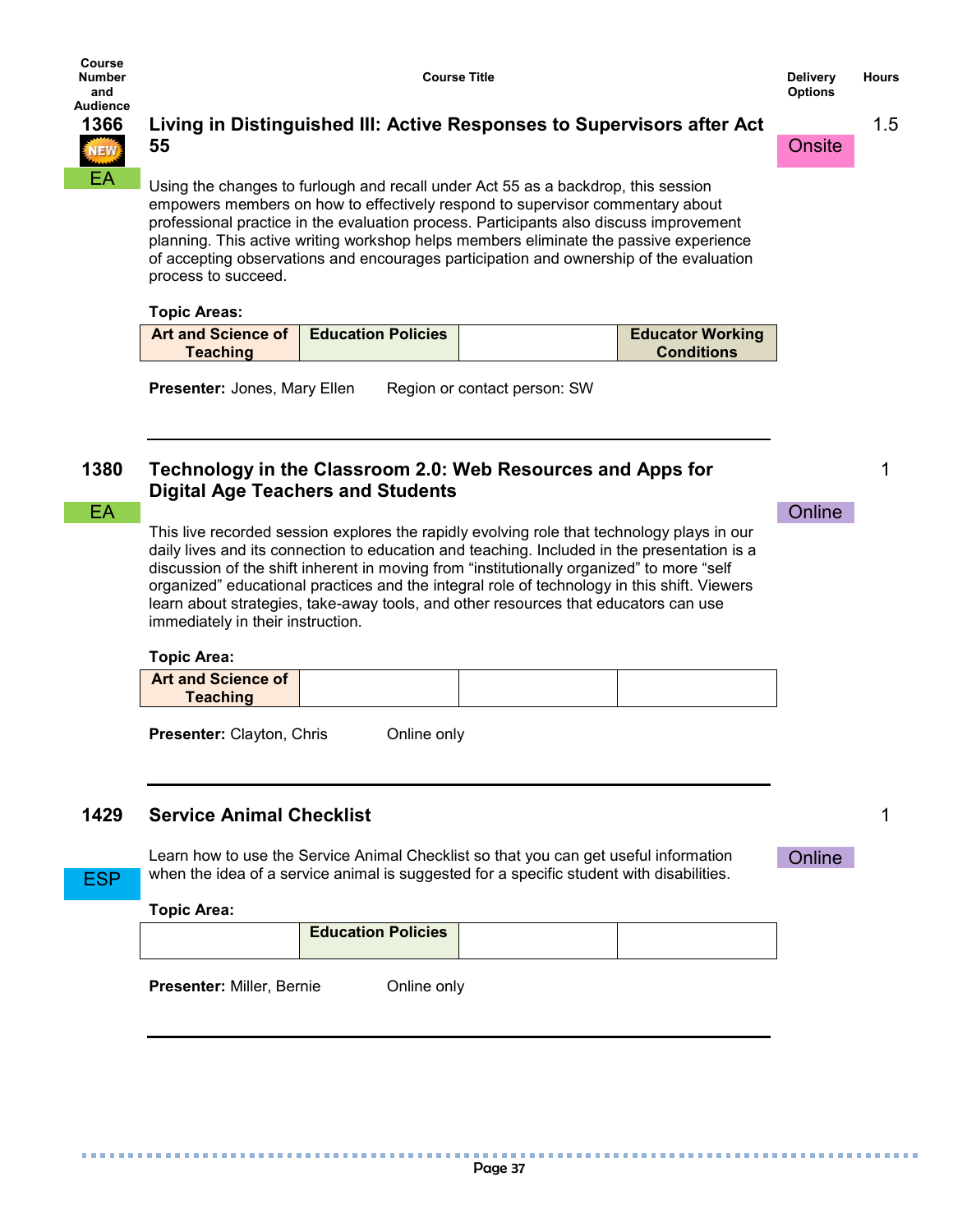**Course Title Delivery Delivery** 

1-2

## **1430 Introduction to Experiential Education for Support Professionals**

**ESP** 

Need another idea for an ice-breaker? This workshop provides ideas for support professionals to energize students! It is interactive and intended to provide honest feedback to help members resolve conflicts and manage resources.

**Topic Areas:**

| <b>Art and Science of</b> |  | <b>Educator Working</b> |
|---------------------------|--|-------------------------|
| <b>Teaching</b>           |  | <b>Conditions</b>       |

**Presenter:** Grinaway, Jeff Region or contact person: MW

## **1433 Paraprofessionals: A Series of Topics to Tap Your Knowledge and Add to your Skill Set**

This course reviews the roles paraprofessionals have in schools with a series of situations that are from real-life. The audience is engaged in the process of determining what staff should do when faced with these real-life challenges. ESP

#### **Topic Areas:**

| <b>Art and Science of</b> | <b>Education Policies</b> | <b>Culture and</b>       | <b>Educator Working</b> |
|---------------------------|---------------------------|--------------------------|-------------------------|
| <b>Teaching</b>           |                           | <b>Climate of School</b> | <b>Conditions</b>       |

**Presenters**: UniServ Reps Region or contact person: HQ

ESP Liaisons Region or contact person: HQ

## **1438 Paraprofessionals Working on Group Process Problem-Solving**

ESP

ESP

This session will have members in small groups discuss situations that arise in the workplace/learning environment. All sessions will allow for Q and A regarding the material as well as questions regarding special populations from a broad perspective.

**Topic Areas:**

| <b>Art and Science of</b> |  | <b>Educator Working</b> |
|---------------------------|--|-------------------------|
| <b>Teaching</b>           |  | <b>Conditions</b>       |
|                           |  |                         |

**Presenters:** Greenawalt, Nate Region or contact person: HQ Petruzzi, Judith Region or contact person: HQ

## **1453 Universal Precautions**

This course is a critical course for any new employee or educator working with children. We know that working with children can result in occasions when staff must deal with body fluids such as blood, saliva, urine, etc. This course will address how you protect yourself and safeguard others

Page 38



*<u>ALCOHOL: 1999</u>* 

**Onsite** 

**Onsite** 

1-1.5

1.5-2